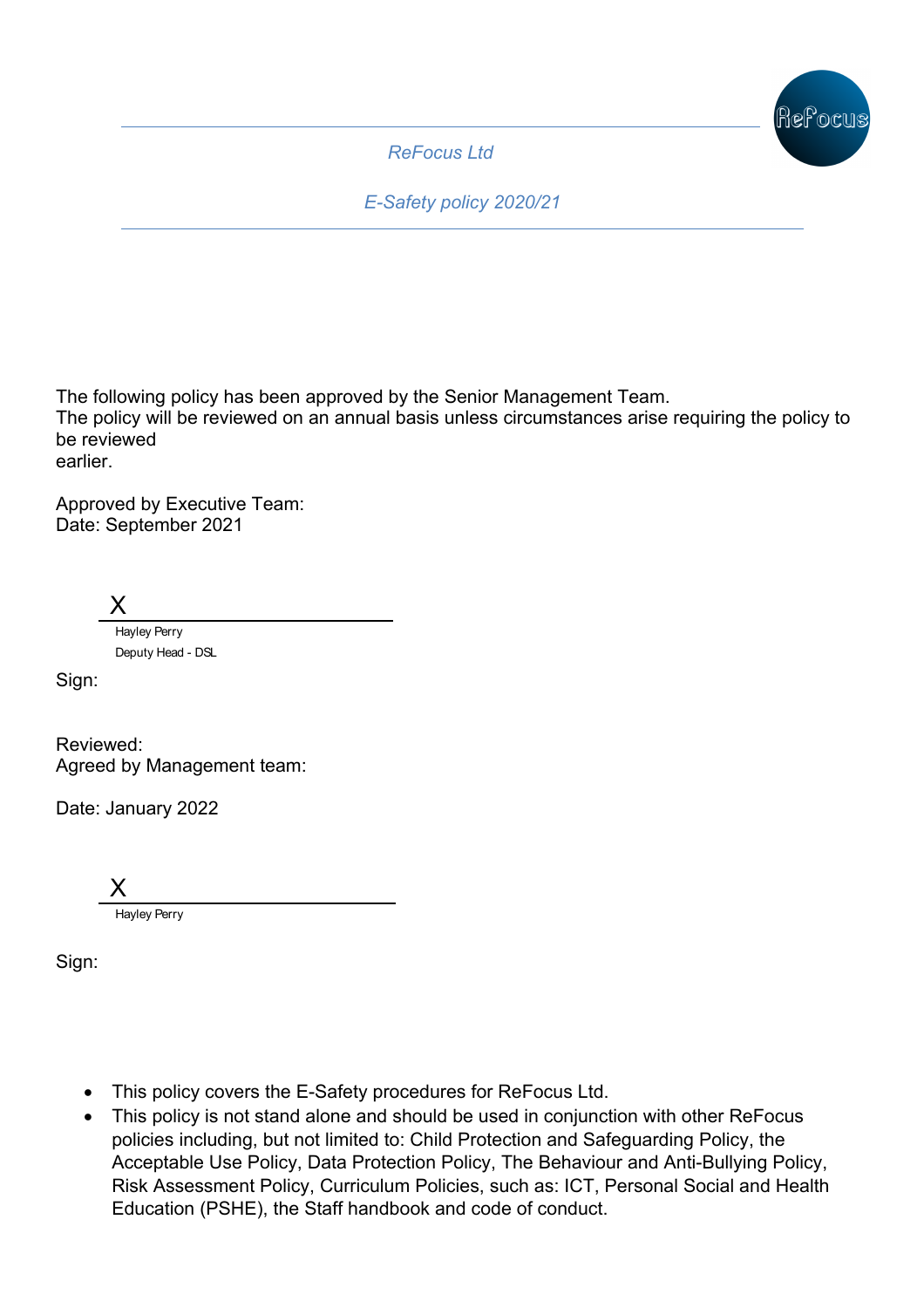• When referring to staff, staff members this includes all full-time staff members, volunteers, support staff and supply staff.

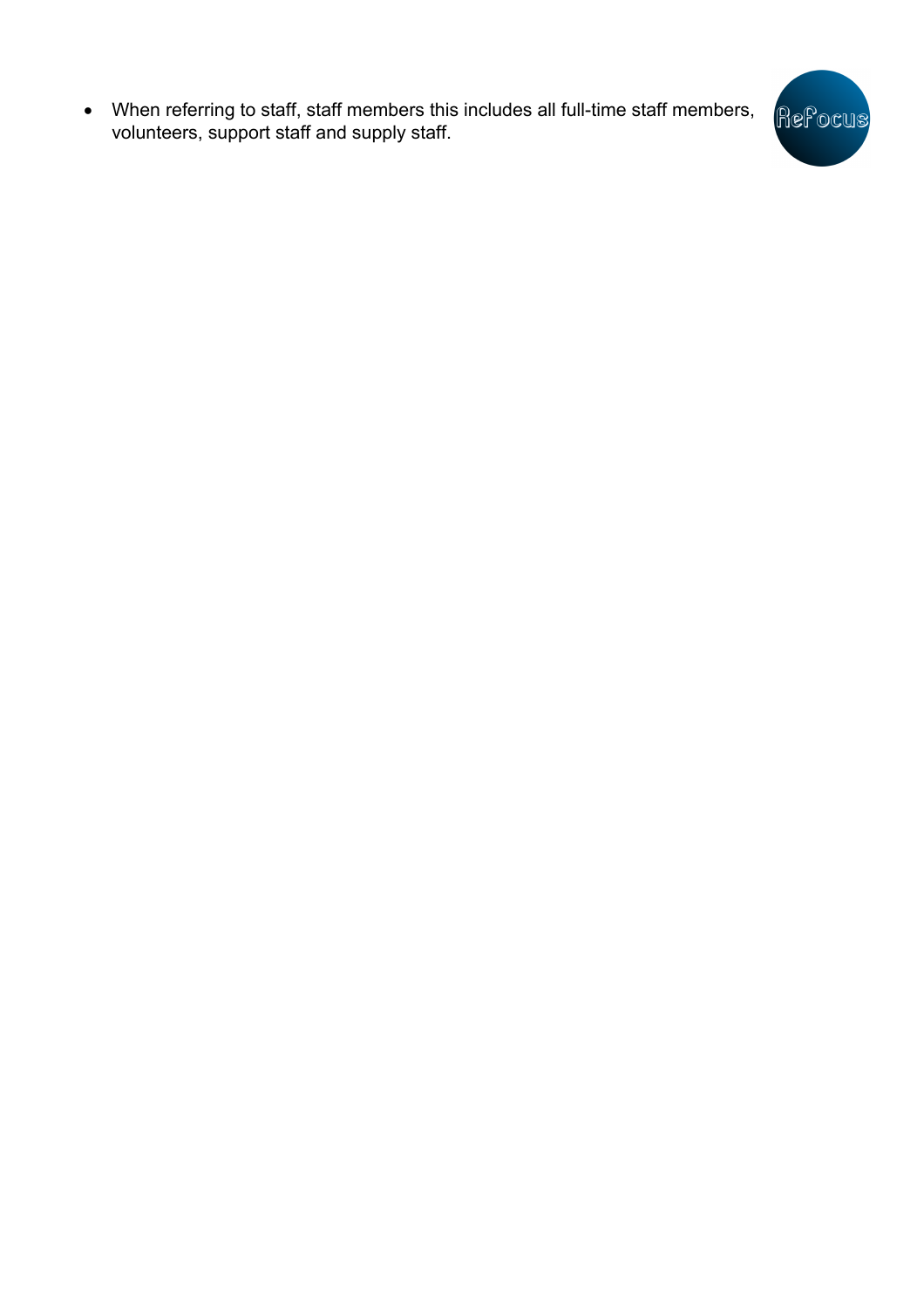# **Contents**



|                                                                                                                                                                                                                                                                                                                                                                                                                                                                                                                                                                                                                  | Page No.                                                                                          |
|------------------------------------------------------------------------------------------------------------------------------------------------------------------------------------------------------------------------------------------------------------------------------------------------------------------------------------------------------------------------------------------------------------------------------------------------------------------------------------------------------------------------------------------------------------------------------------------------------------------|---------------------------------------------------------------------------------------------------|
| <b>Policy Aims</b>                                                                                                                                                                                                                                                                                                                                                                                                                                                                                                                                                                                               |                                                                                                   |
| <b>Policy Scope</b>                                                                                                                                                                                                                                                                                                                                                                                                                                                                                                                                                                                              | 1                                                                                                 |
| <b>Monitoring and Review</b>                                                                                                                                                                                                                                                                                                                                                                                                                                                                                                                                                                                     | $\mathbf{2}$                                                                                      |
| <b>Roles and Responsibilities</b>                                                                                                                                                                                                                                                                                                                                                                                                                                                                                                                                                                                | $\overline{2}$                                                                                    |
| <b>Headteacher and Governing Body</b><br>Designated Safeguarding Lead (DSL)<br><b>Staff Members</b><br><b>Pupils</b><br>Parents/Carers                                                                                                                                                                                                                                                                                                                                                                                                                                                                           | $\mathbf{2}$<br>$\mathbf{3}$<br>$\mathbf{3}$<br>4<br>4                                            |
| <b>Education and Engagement Approaches</b>                                                                                                                                                                                                                                                                                                                                                                                                                                                                                                                                                                       | 4                                                                                                 |
| <b>Education and Engagement with Pupils</b><br><b>Vulnerable Pupils</b><br>Training and Engagement with Staff<br>Awareness and Engagement with Parents/Carers                                                                                                                                                                                                                                                                                                                                                                                                                                                    | 4<br>5<br>5<br>5                                                                                  |
| <b>Reducing Online Risks</b>                                                                                                                                                                                                                                                                                                                                                                                                                                                                                                                                                                                     | 6                                                                                                 |
| <b>Safer Use of Technology</b>                                                                                                                                                                                                                                                                                                                                                                                                                                                                                                                                                                                   | 6                                                                                                 |
| <b>Classroom Use</b><br><b>Managing Internet Access</b><br><b>Filtering and Monitoring</b><br><b>Decision Making</b><br>Filtering<br>Monitoring<br><b>Managing Personal Data Online</b><br>Security and Management of Information Systems<br>Password Policy<br>Managing the Safety of Our Network<br>Publishing Images and Videos Online<br><b>Managing Email</b><br><b>Staff Email</b><br><b>Pupil Email</b><br>Educational Use of Videoconferencing and/or Webcams<br><b>Users</b><br>Content<br><b>Management of Learning Platforms</b><br>Management of Applications (apps) Used to Record Pupils' Progress | 6<br>7<br>7<br>7<br>7<br>8<br>8<br>8<br>8<br>9<br>9<br>9<br>9<br>10<br>10<br>10<br>11<br>11<br>11 |
| <b>Social Media</b>                                                                                                                                                                                                                                                                                                                                                                                                                                                                                                                                                                                              | 12                                                                                                |
| <b>Expectations</b><br><b>Staff Personal Use of Social Media</b><br>Pupils' Personal Use of Social Media<br><b>Official Use of Social Media</b>                                                                                                                                                                                                                                                                                                                                                                                                                                                                  | 12<br>12<br>13<br>14                                                                              |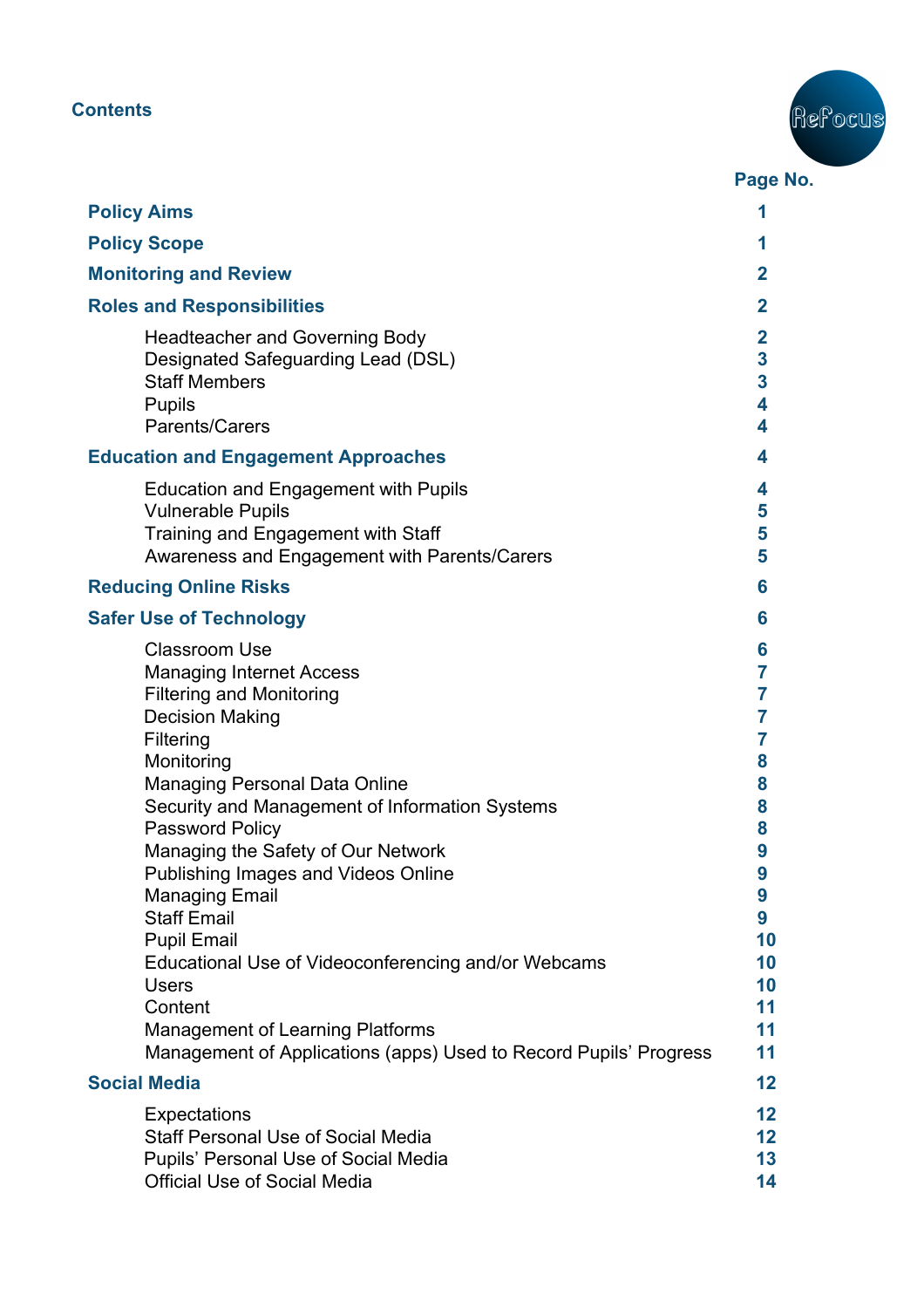| <b>Use of Personal Devices and Mobile Phones</b>                          | 15 | Hel ocus |
|---------------------------------------------------------------------------|----|----------|
| Expectations                                                              | 15 |          |
| <b>Staff Use of Personal Devices and Mobile Phones</b>                    | 15 |          |
| Pupils' Use of Personal Devices and Mobile Phones                         | 16 |          |
| Visitors' Use of Personal Devices and Mobile Phones                       | 17 |          |
| <b>Officially Provided Mobile Phones and Devices</b>                      | 17 |          |
| <b>Responding to e-Safety Incidents and Concerns</b>                      | 17 |          |
| Concern about Pupils' Welfare                                             | 18 |          |
| <b>Staff Misuse</b>                                                       | 18 |          |
| <b>Procedures for Responding to Specific Online Incidents or Concerns</b> | 18 |          |
| Online Sexual Violence and Sexual Harassment between Pupils               | 18 |          |
| <b>Youth Produced Sexual Imagery</b>                                      | 19 |          |
| Online Sexual Abuse and Exploitation (Including Criminal Exploitation)    | 20 |          |
| Indecent Images of Children (IIOC)                                        | 21 |          |
| Cyberbullying                                                             | 22 |          |
| <b>Online Hate</b>                                                        | 22 |          |
| <b>Online Radicalisation and Extremism</b>                                | 22 |          |
| e-Safety Links and Contacts                                               | 23 |          |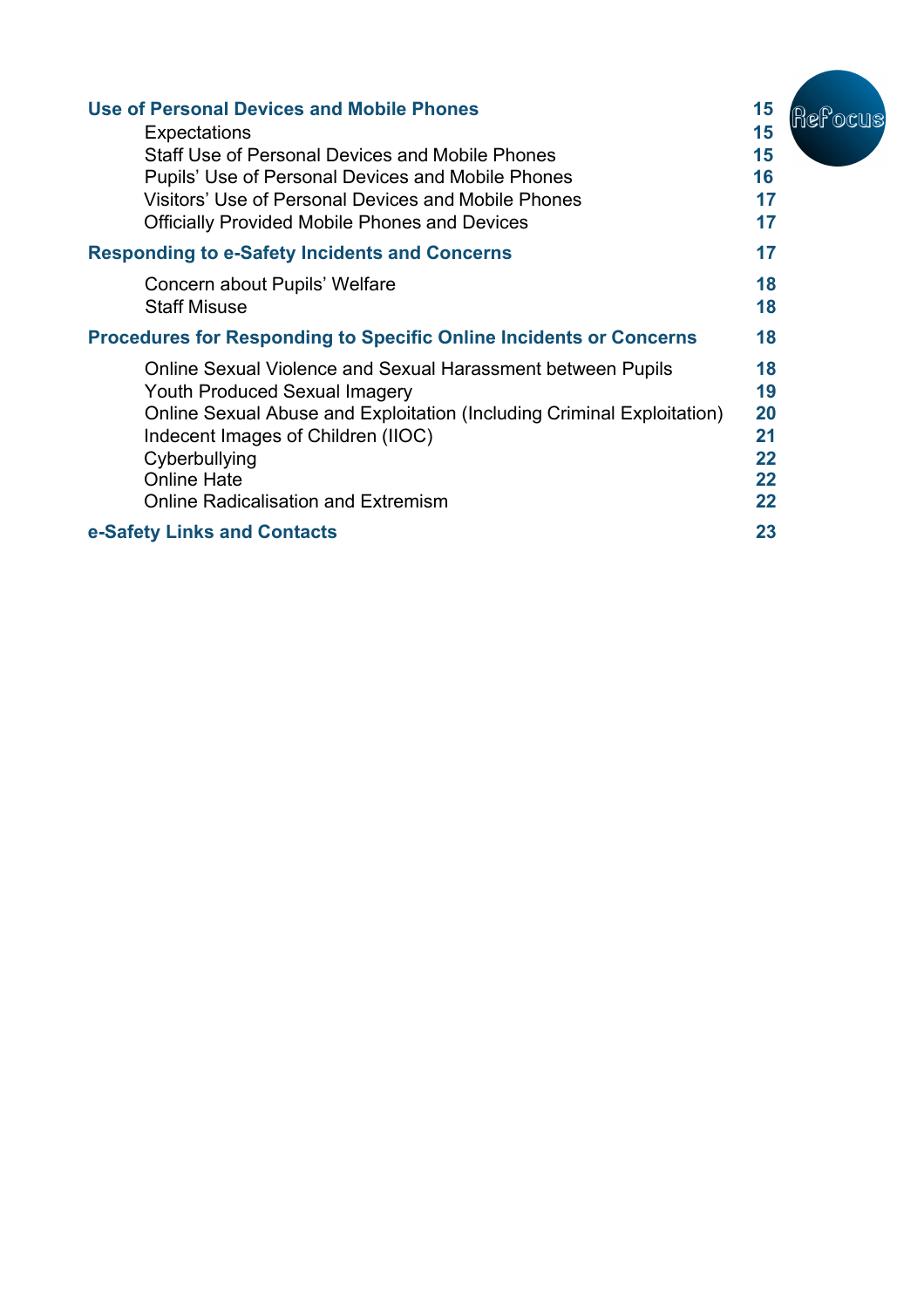

## **POLICY AIMS**

This e-Safety policy has been written building on Northamptonshire County Council and The Education People e-Safety policy template.

It takes into account the DfE statutory guidance 'Keeping Children Safe in Education' 2021, 'Working Together to Safeguard Children 2018' and the Northamptonshire Safegurading Board procedures.

The purpose of the e-Safety policy is to:

- Safeguard and protect all members of the ReFocus community online
- Identify approaches to educate and raise awareness of e-Safety throughout the community
- Enable all staff to work safely and responsibly, to role model positive behaviour online and to manage professional standards and practice when using technology
- Identify clear procedures to use when responding to e-Safety concerns

ReFocus identifies that the issues classified within e-Safety are considerable, but can be broadly categorised into four areas of risk:

- **Content:** being exposed to illegal, inappropriate or harmful material
- **Contact:** being subjected to harmful online interaction with other users
- **Conduct:** personal online behaviour that increases the likelihood of, or causes, harm.
- **Commerce:** risks such as online gambling, phishing or financial scams.

## **POLICY SCOPE**

ReFocus believes that e-Safety is an essential part of safeguarding and acknowledges its duty to ensure that all pupils and staff are protected from potential harm online.

ReFocus identifies that the internet and associated devices, such as computers, tablets, mobile phones and games consoles, are an important part of everyday life.

ReFocus believes that pupils should be empowered to build resilience and to develop strategies to manage and respond to risk online.

This policy applies to all staff including the governing body, leadership team, teachers, support staff, external contractors, visitors, volunteers and other individuals who work for, or provide services on behalf of the school (collectively referred to as "staff" in this policy) as well as pupils, parents/carers.

This policy applies to all access to the internet and use of technology, including personal devices, or where pupils, staff or other individuals have been provided with school issued devices for use off-site, such as work laptops, tablets or mobile phones. Online safety is a running and interrelated theme throughout all policies and procedures.

ReFocus is an Independent School with a lot of practical based subjects. However, there will be elements of computer based work for which a laptop will be provided for students use. Students will rarely be left alone with computers but this may occur on rare occasions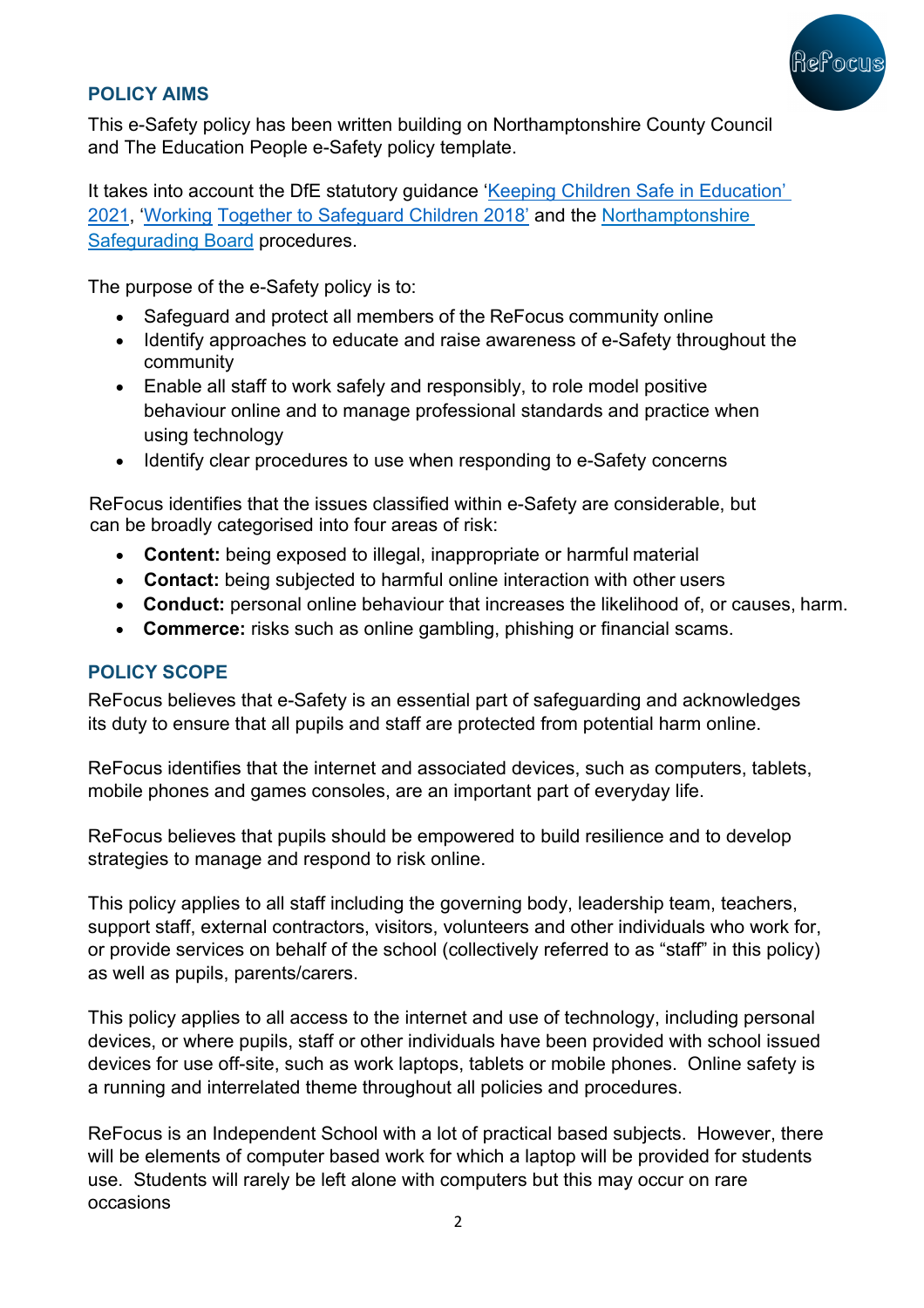

## **MONITORING AND REVIEW**

Technology in this area evolves and changes rapidly. ReFocus will review this policy yearly.

The policy will also be revised following any national or local policy requirements, any child protection concerns or any changes to the technical infrastructure.

We will regularly monitor internet use and evaluate e-Safety mechanisms to ensure that this policy is consistently applied.

To ensure they have oversight of e-Safety, the Designated Safeguarding Lead, will be informed of e-Safety concerns, as appropriate.

The named governor for safeguarding will report on a regular basis to the Governing Body on e-Safety practice and incidents, including outcomes.

Any issues identified via monitoring will be incorporated into our action planning.

## **ROLES AND RESPONSIBILITIES**

The Designated Safeguarding Lead (DSL) has lead responsibility for e-Safety. Whilst activities of the DSL may be delegated to the appropriately trained Designated Child Protection Co-ordinator (DCPC), overall the ultimate lead responsibility for safeguarding and child protection, including e-Safety remains with the DSL.

ReFocus recognises that all members of the community have important roles and responsibilities to play with regards to e-Safety.

## **Headteacher and Governing Body**

The Headteacher and Governing Body will:

- Ensure that e-Safety is viewed as a safeguarding issue and that practice is in line with national and local recommendations and requirements
- Ensure there are appropriate and up-to-date policies regarding e-Safety; including a Behaviour Policy, which covers acceptable use of technology
- Ensure that suitable and appropriate filtering and monitoring systems are in place and work with technical staff to monitor the safety and security of our systems and networks
- Ensure that e-Safety is embedded within a progressive curriculum, which enables all pupils to develop an age-appropriate understanding of e-Safety
- Support the DSL and any deputies by ensuring they have sufficient time and resources to fulfil their e-Safety responsibilities
- Ensure there are robust reporting channels for the community to access regarding e-Safety concerns, including internal, local and national support
- Ensure that appropriate risk assessments are undertaken regarding the safe use of technology
- Audit and evaluate e-Safety practice to identify strengths and areas for improvement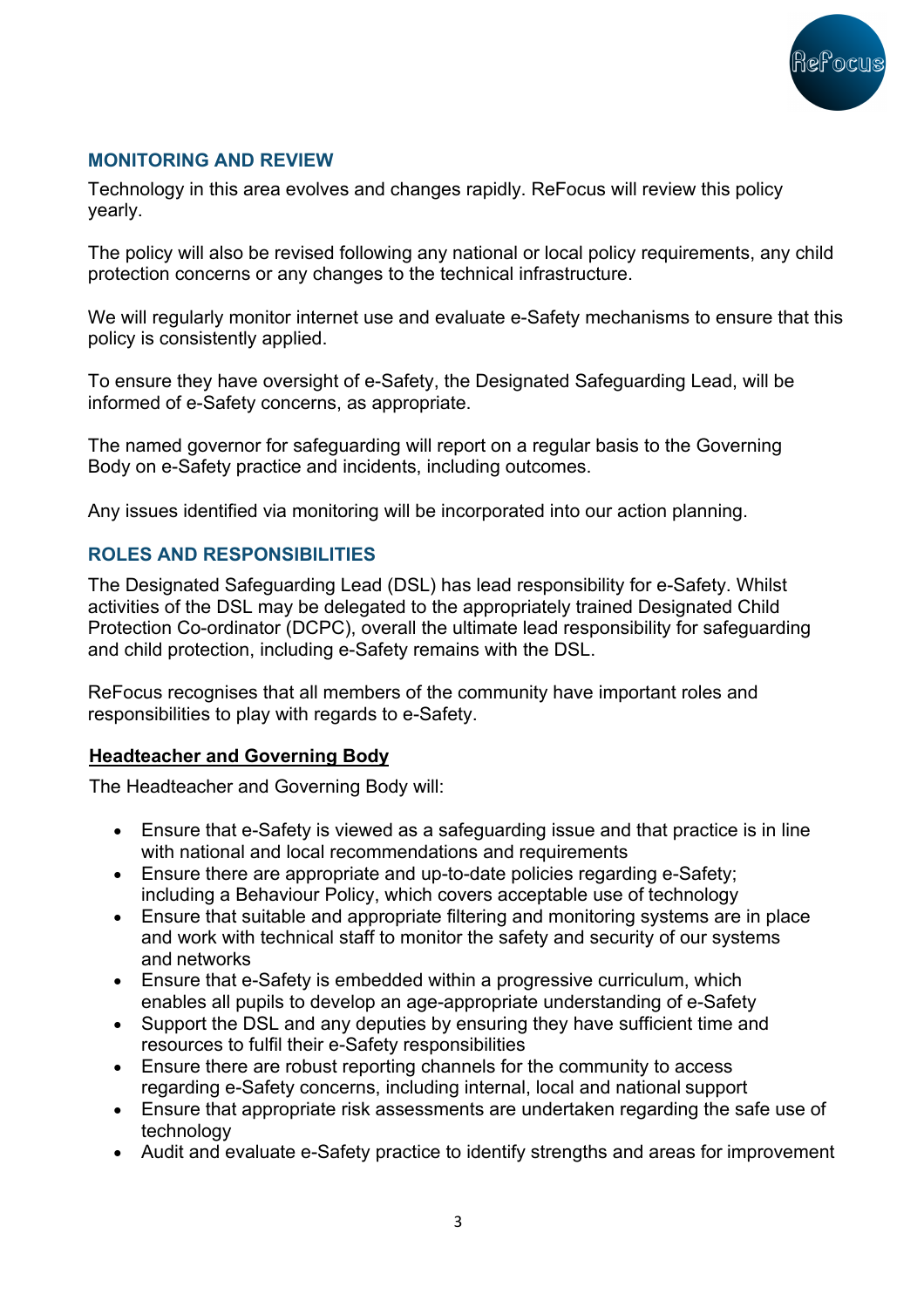

## **Designated Safeguarding Lead (DSL)**

The DSL will:

- act as a named point of contact on all online safeguarding issues and liaise with other members of staff or other agencies, as appropriate
- ensure all members of staff receive regular, up-to-date and appropriate e-Safety training
- access regular and appropriate training and support to ensure they understand the unique risks associated with e-Safety and have the relevant knowledge and up to date requirements to keep pupils safe online
- access regular and appropriate training and support to ensure they recognise the additional risks that pupils with SEN and disabilities (SEND) face online
- keep up-to-date with current research, legislation and trends regarding e-Safety and communicate this with the community, as appropriate
- ensure that e-Safety is promoted to parents, carers and the wider community, through a variety of channels and approaches
- maintain records of e-Safety concerns, as well as actions taken, as part of the school's safeguarding recording mechanisms
- monitor e-Safety incidents to identify gaps and trends, and use this data to update the education response, policies and procedures
- report e-Safety concerns, as appropriate, to the Leadership Team and Governing Body
- work with the Leadership Team to review and update e-Safety policies on a regular basis (at least annually)
- meet annually with the governor with a lead responsibility for safeguarding and online safety
- Refer to The UK Safer Internet Centre for guidance as and when required.

## **Staff Members**

It is the responsibility of all members of staff to:

- contribute to the development of e-Safety policies
- read and adhere to the e-Safety policy and acceptable use policies
- take responsibility for the security of school systems and the data they use or have access to
- model good practice when using technology and maintain a professional level of conduct in their personal use of technology, both on and off site
- embed e-Safety education in curriculum delivery, wherever possible
- have an awareness of a range of e-Safety issues and how they may be experienced by the pupils in their care
- identify e-Safety concerns and take appropriate action by following the school's safeguarding policies and procedures
- know when and how to escalate e-Safety issues, including signposting to appropriate support, internally and externally
- take personal responsibility for professional development in this area

It is the responsibility of staff managing the technical environment to:

- provide technical support and perspective to the DSL and Leadership Team, especially in the development and implementation of appropriate e-Safety policies and procedures
- implement appropriate security measures as directed by the DSL and Leadership Team, such as password policies and encryption, to ensure that the school's IT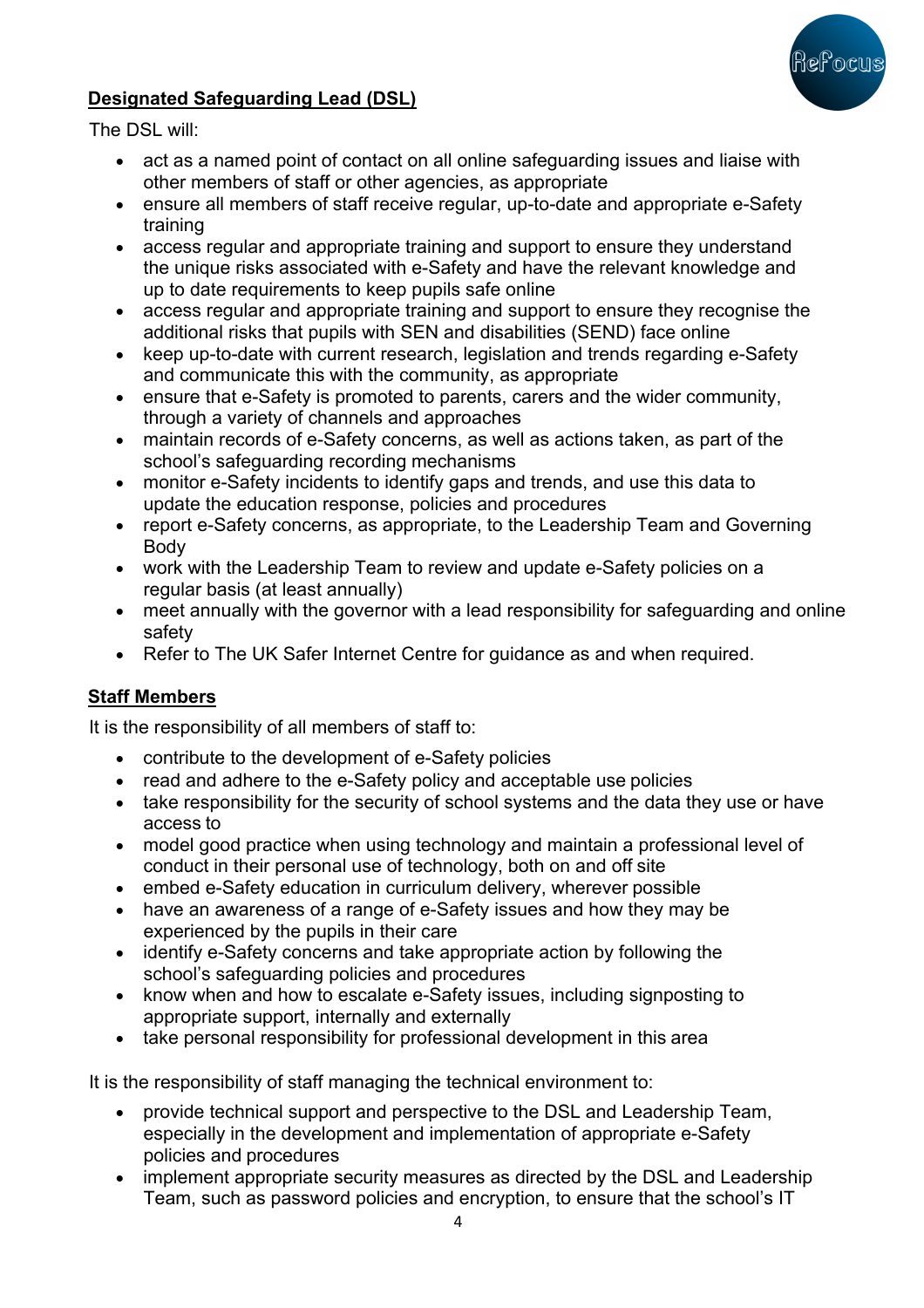

infrastructure/system is secure and not open to misuse or malicious attack, whilst allowing learning opportunities to be maximised

• ensure that the filtering policy is applied and updated on a regular basis; responsibility for its implementation is shared with the Leadership Team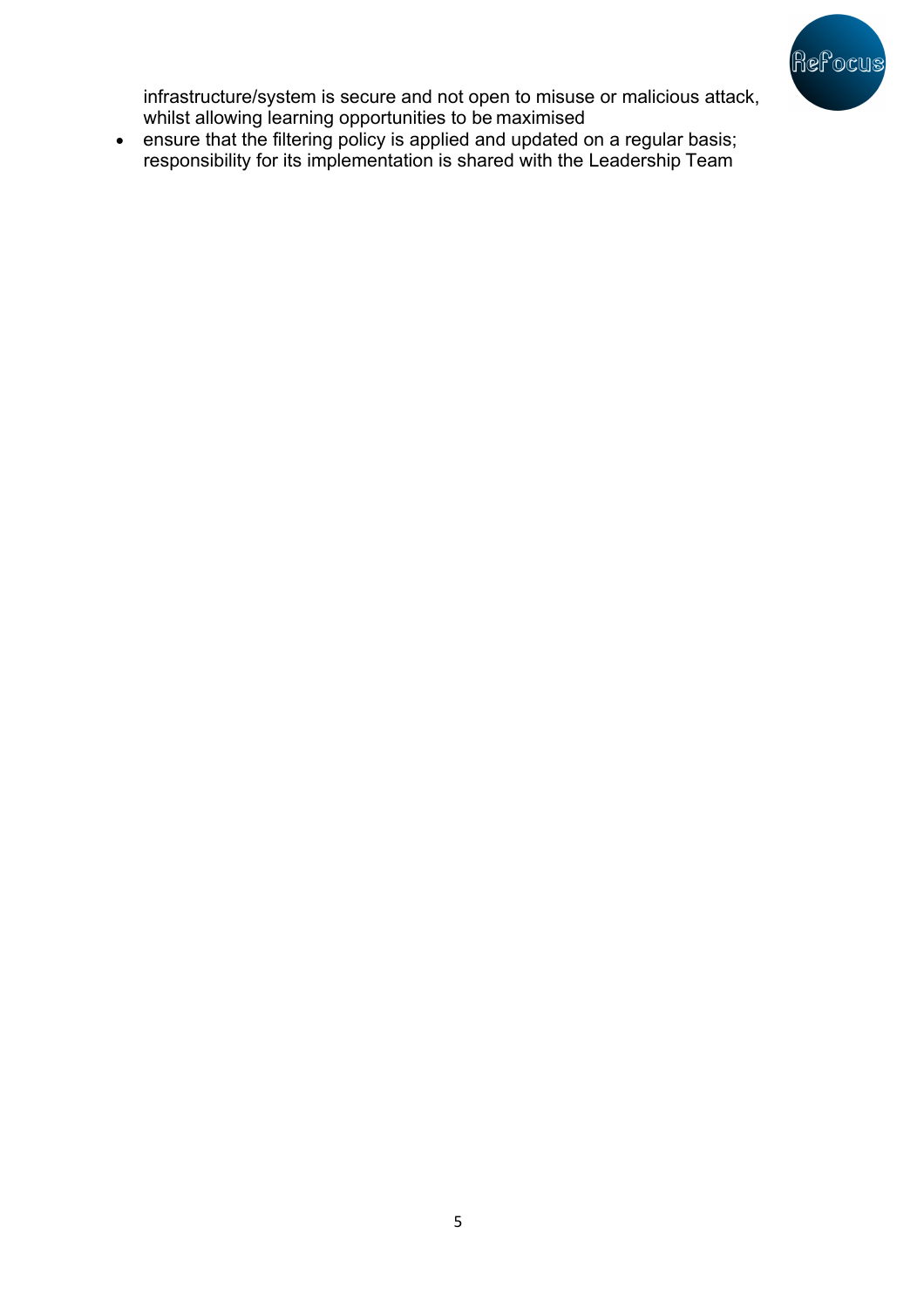

- ensure that the monitoring systems are applied and updated on a regular basis; responsibility for its implementation is shared with the Leadership Team
- ensure appropriate access and technical support is given to the DSL to the filtering and monitoring systems, to enable them to take appropriate safeguarding action if/when required

## **Pupils**

It is the responsibility of pupils (at a level appropriate to their age and ability) to:

- engage in age appropriate e-Safety education opportunities
- read and adhere to the acceptable use policies
- respect the feelings and rights of others both on and offline
- take responsibility for keeping themselves and others safe online
- seek help from a trusted adult, if there is a concern online, and support others that may be experiencing e-Safety issues
- Students will be asked to sign an Acceptable Use Policy as part of the Admissions procedure.

## **Parents/Carers**

It is the responsibility of parents/carers to:

- read the acceptable use policies and encourage their children to adhere to them
- support the school's e-Safety approaches by discussing e-Safety issues with their children and reinforcing appropriate and safe online behaviours at home
- role model safe and appropriate use of technology and social media
- identify changes in behaviour that could indicate that their child is at risk of harm online
- seek help and support from the school, or other appropriate agencies, if they or their child encounter risk or concerns online
- use school systems, such as learning platforms, and other network resources, safely and appropriately
- take responsibility for their own awareness in relation to the risks and opportunities posed by new and emerging technologies
- Parents will be given a copy of the Acceptable Use Policy as part of the Admissions procedure.

## **EDUCATION AND ENGAGEMENT APPROACHES**

## **Education and Engagement with Pupils**

ReFocus will establish and embed a progressive e-Safety curriculum to raise awareness and promote safe and responsible internet use amongst pupils by:

- ensuring education regarding safe and responsible use precedes internet access
- including e-Safety in Personal, Social, Health and Economic (PSHE) and Relationships and Sexual Health Education (RSHE).
- reinforcing e-Safety messages whenever technology or the internet is in use
- educating pupils in the effective use of the internet to research; including the skills of knowledge location, retrieval and evaluation
- teaching pupils to be critically aware of the materials they read and shown how to validate information before accepting its accuracy

ReFocus will support pupils to read and understand the acceptable use policies in a way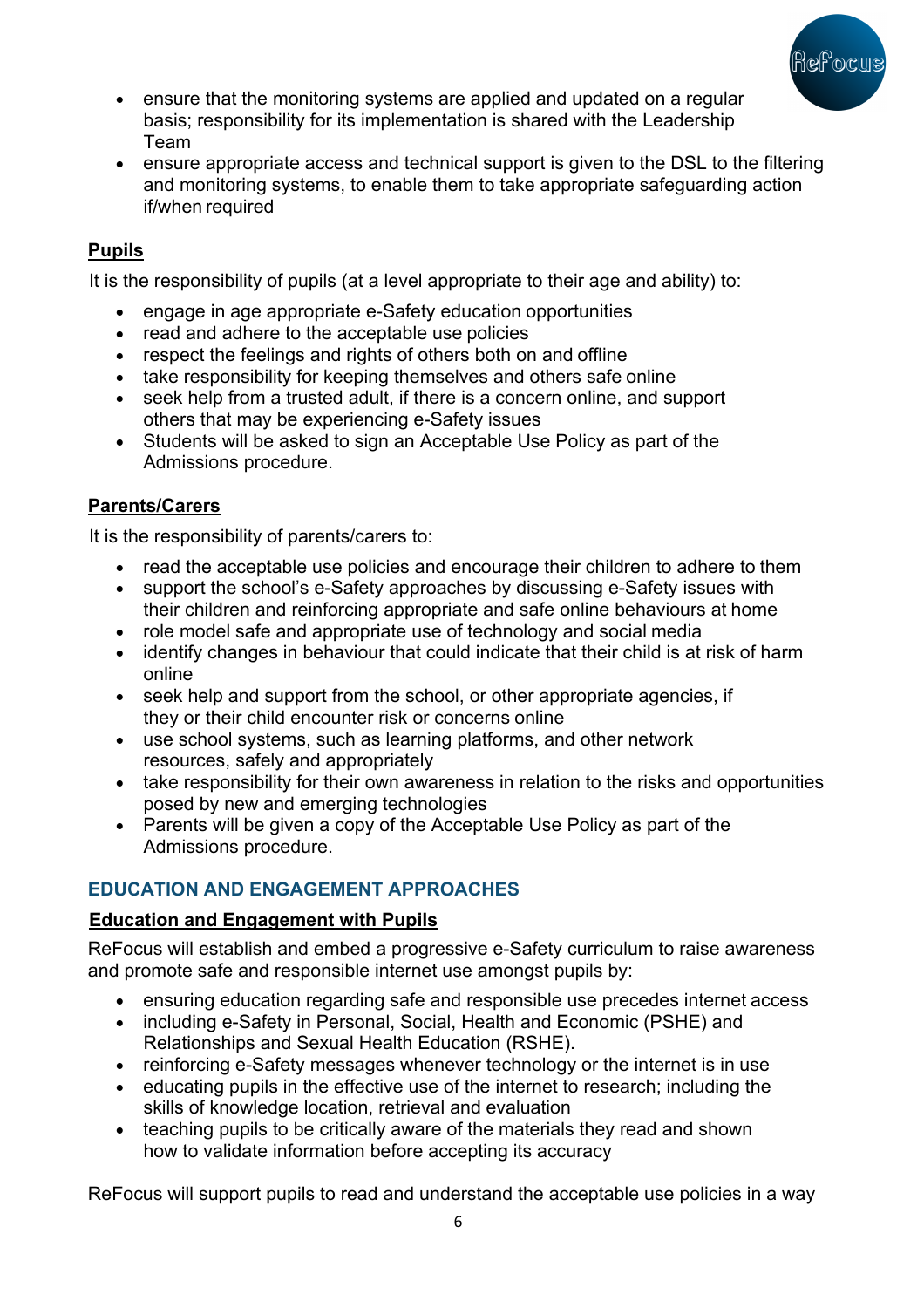

which suits their age and ability by:

- displaying acceptable use posters in all rooms with internet access
- informing pupils that network and internet use will be monitored for safety and security purposes and in accordance with legislation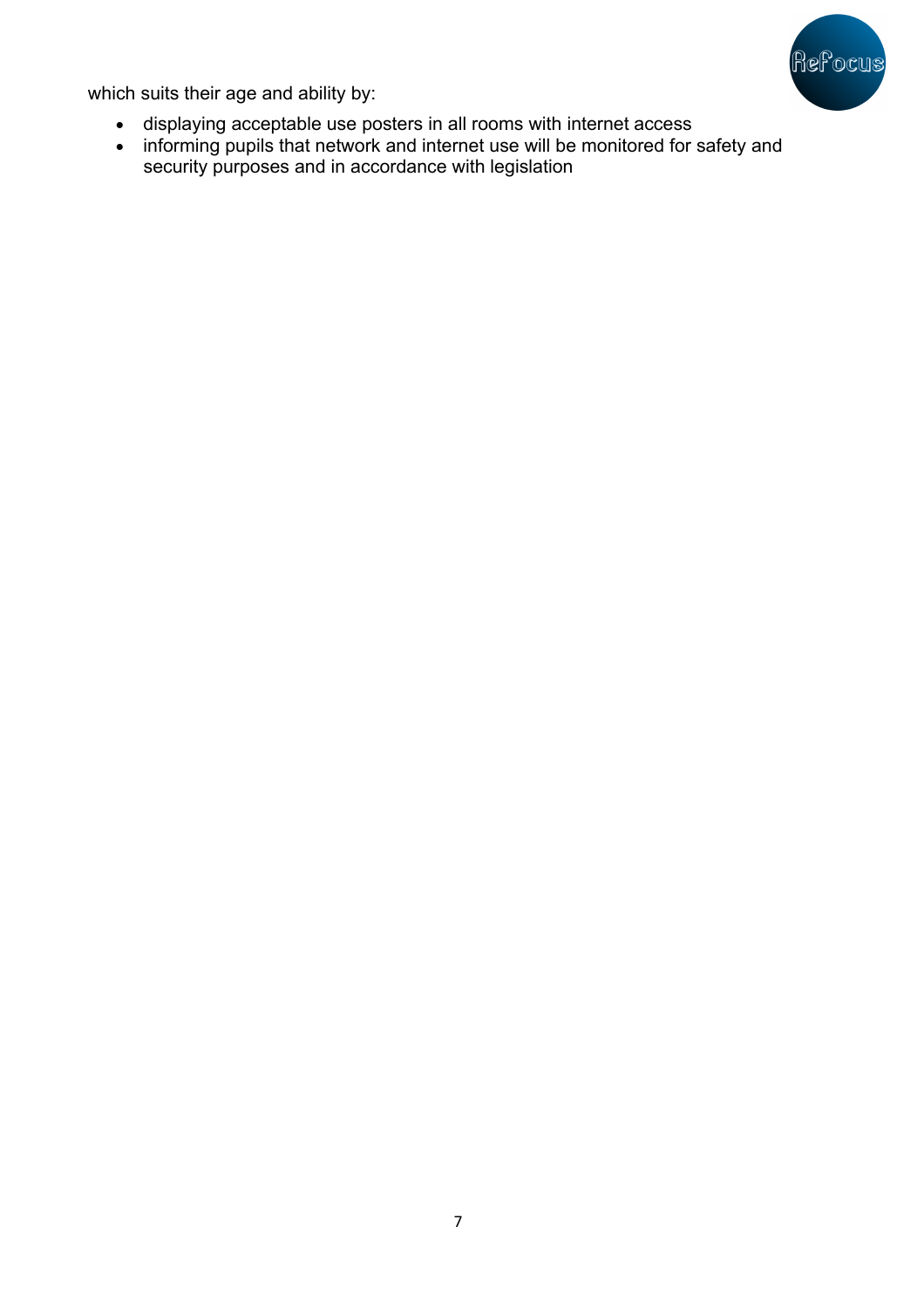

- rewarding positive use of technology
- providing e-Safety education and training as part of the transition programme across the key stages and when moving between establishments
- using support, such as external visitors, where appropriate, to complement and support our internal e-Safety education approaches

#### **Vulnerable Pupils**

ReFocus recognises that some pupils are more vulnerable online due to a range of factors. This may include, but is not limited to children in care, children with Special Educational Needs and Disabilities (SEND) or mental health needs, children with English as an additional language (EAL) and children experiencing trauma or loss.

ReFocus will ensure that differentiated and ability appropriate e-Safety education, access and support is provided to vulnerable pupils.

When implementing an appropriate e-Safety policy and curriculum, ReFocus will seek input from specialist staff as appropriate, including the SENCO and the Child in Care Designated Teacher.

As an alternative provision most students that attend ReFocus fit into the category of 'Vulnerable pupil'. As a result they should be treated as students with additional risk of harm with regards to Online safety.

## **Training and Engagement with Staff**

We will:

- provide and discuss the e-Safety policy and procedures with all members of staff as part of induction
- provide up-to-date and appropriate e-Safety training for all staff on a regular basis, with at least annual updates - this will cover the potential risks posed to pupils (Content, Contact and Conduct) as well as our professional practice expectations
- recognise the expertise staff build by undertaking safeguarding training and managing safeguarding concerns and provide opportunities for staff to contribute to and shape e-Safety policies and procedures
- make staff aware that our IT systems are monitored, and that activity can be traced to individual users; staff will be reminded to behave professionally and in accordance with our policies when accessing our systems and devices
- make staff aware that their online conduct outside of the setting, including personal use of social media, could have an impact on their professional role and reputation
- highlight useful educational resources and tools which staff should use, according to the age and ability of the pupils
- ensure all members of staff are aware of the procedures to follow regarding e-Safety concerns affecting pupils, colleagues or other members of the community

## **Awareness and Engagement with Parents/Carers**

ReFocus recognises that parents/carers have an essential role to play in enabling children and young people to become safe and responsible users of the internet and associated technologies.

We will build a partnership approach to e-Safety with parents/carers by: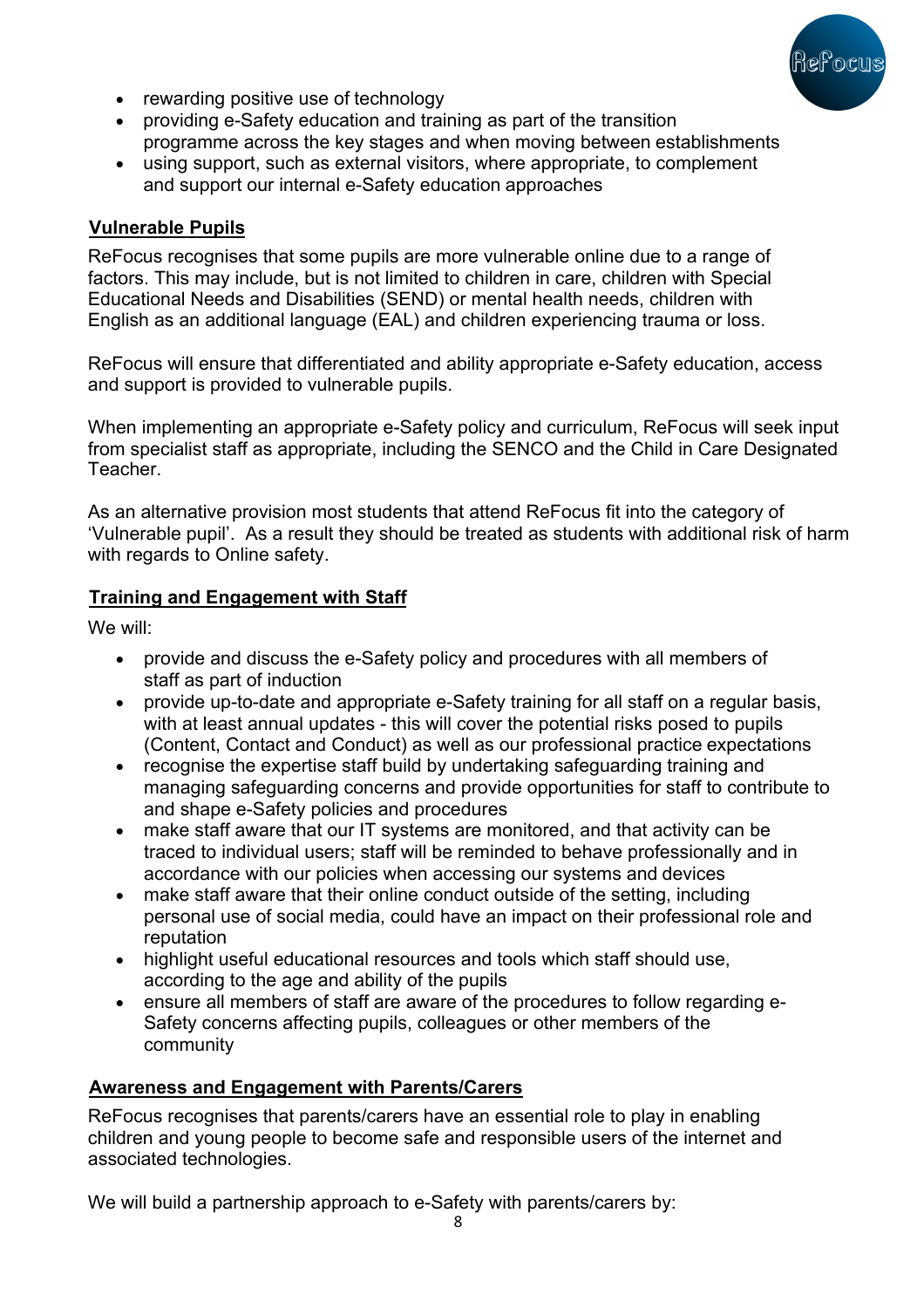

- providing information and guidance on e-Safety in a variety of formats
- drawing their attention to the e-Safety Policy and expectations in newsletters, letters, prospectus and on the school's website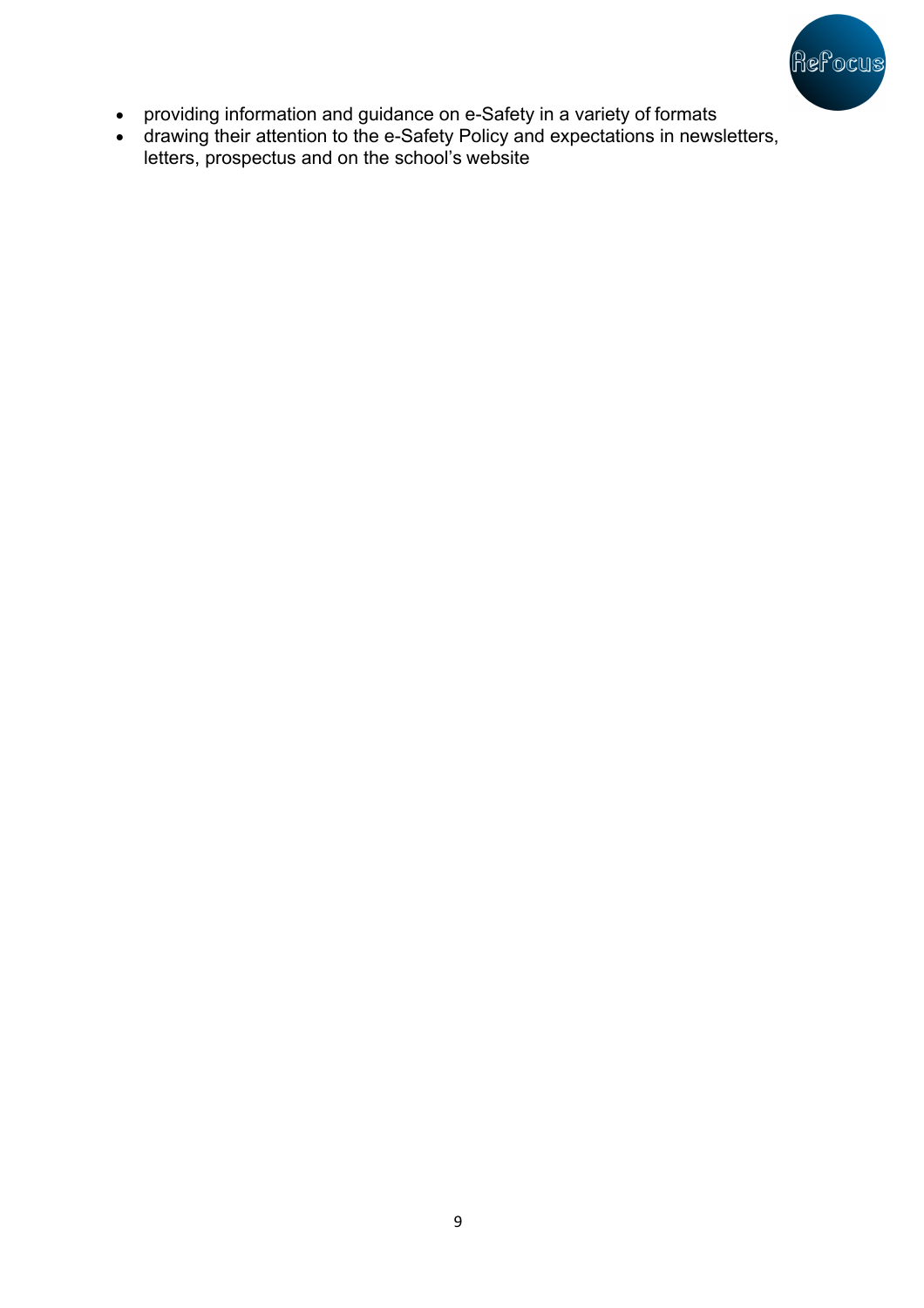

- requesting that they read e-Safety information as part of joining our community, for example, within our admissions contract
- requiring them to read our acceptable use policies and discuss the implications with their children

## **REDUCING ONLINE RISKS**

ReFocus recognises that the internet is a constantly changing environment with new applications, devices, websites and material emerging at a rapid pace.

We will:

- regularly review the methods used to identify, assess and minimise online risks
- examine emerging technologies for educational benefit and undertake appropriate risk assessments before use in the school is permitted
- ensure that appropriate filtering and monitoring is in place and take all reasonable precautions to ensure that users can only access appropriate material
- keep student mobile phone use to a minimum to prevent any on site social media misuse.

Due to the global and connected nature of the internet, it is not possible to guarantee that unsuitable material cannot be accessed via the school's computers or devices.

All members of the community are made aware of the school's expectations regarding safe and appropriate behaviour online and the importance of not posting any content, comments, images or videos which could cause harm, distress or offence to members of the community. This is clearly outlined in the acceptable use policies and highlighted through a variety of education and training approaches.

## **SAFER USE OF TECHNOLOGY**

## **Classroom Use**

ReFocus uses a wide range of technology. This includes access to:

- Computers, laptops and other digital devices
- Internet which may include search engines and educational websites
- Learning platform/intranet
- Email
- Digital cameras, web cams and video cameras

All school owned devices will be used in accordance with the acceptable use policies and with appropriate safety and security measures in place.

Members of staff will always evaluate websites, tools and applications fully before use in the classroom or recommending for use at home.

We will use age appropriate search tools following an informed risk assessment, to identify which tool best suits the needs of our community.

We will ensure that the use of internet-derived materials, by staff and pupils complies with copyright law and acknowledge the source of information.

Supervision of pupils will be appropriate to their age and ability.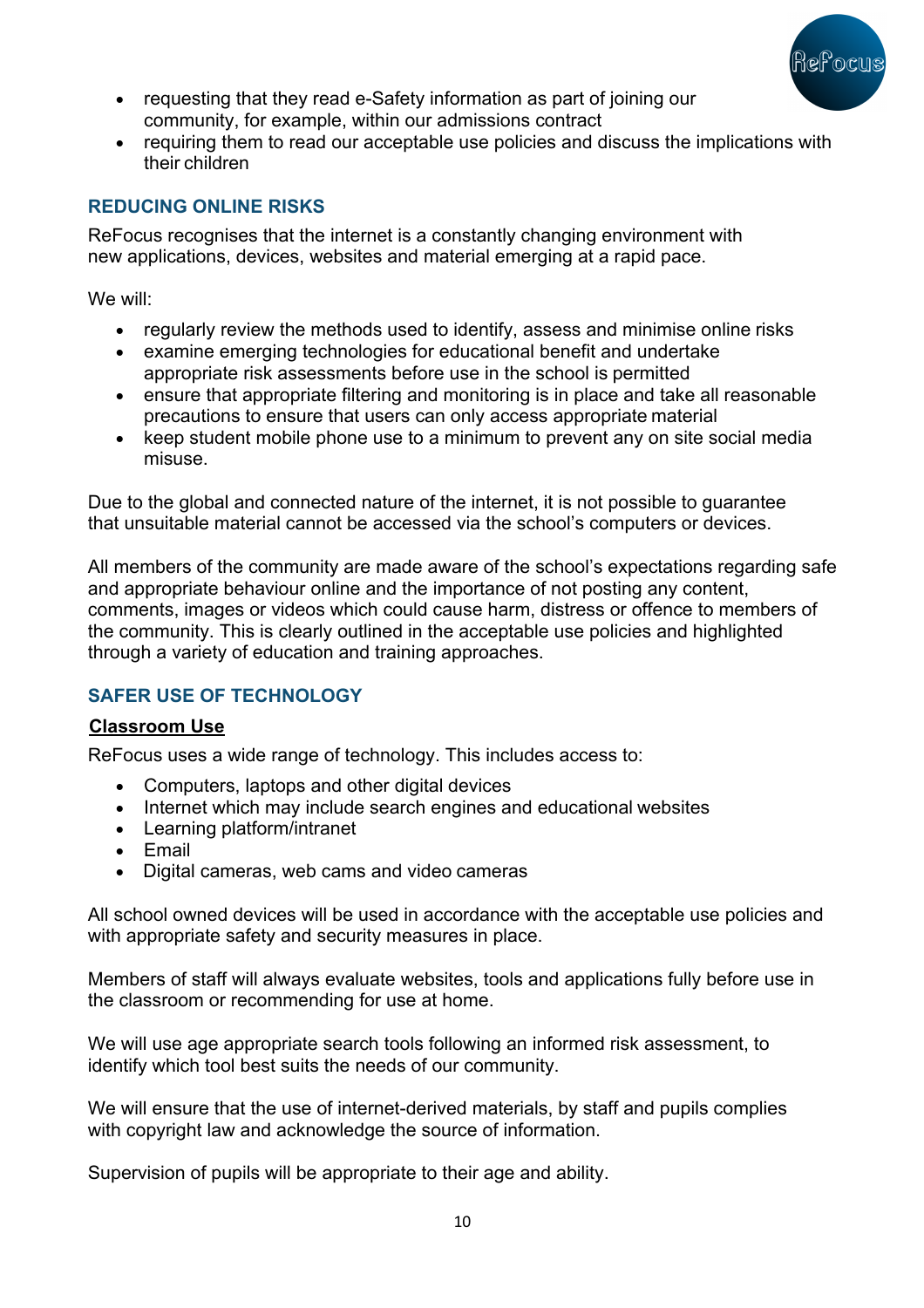

Pupils will be appropriately supervised when using technology, according to their ability and understanding.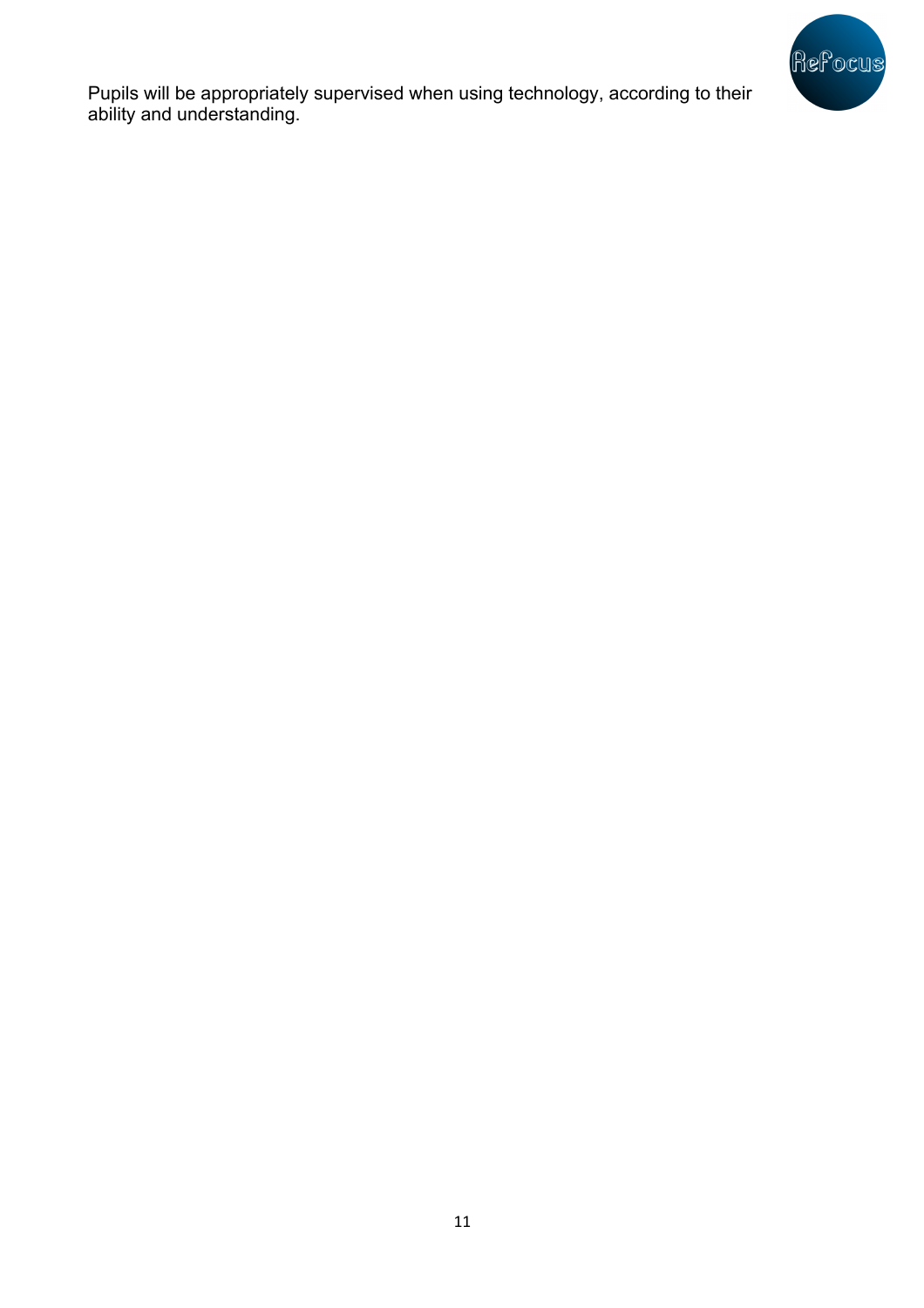

## **Filtering and Monitoring**

Levels of Internet access and supervision will vary according to the pupil's age and experience. Older pupils, as part of a supervised project, might need to access specific adult materials - for instance a course text or set novel might include references to sexuality - while teachers may need to research areas including drugs, medical conditions, bullying, racism or harassment. In such cases, the restrictions imposed by the school's filtering system may be removed temporarily while the user accesses the material under close supervision.

The school will apply the filtering system to all student focused technology that has Internet access.

Staff and pupils who discover that an unsuitable site is accessible must report this to the school's e–Safety Coordinator.

The school will report any online material it believes to be illegal to the appropriate agencies.

#### **Decision Making**

ReFocus's Senior team has ensured that the school has age and ability appropriate filtering and monitoring in place, to limit pupil exposure to online risks.

The Senior team are aware of the need to prevent "over blocking", as that may unreasonably restrict what can be taught, with regards to online activities and safeguarding.

Our decision regarding filtering and monitoring has been informed by a risk assessment, considering our specific needs and circumstances.

Changes to the filtering and monitoring approach will be risk assessed by staff with educational and technical experience and, where appropriate, and if necessary external expertise will be drawn upon.

The Leadership Team will ensure that regular checks are made to ensure that the filtering and monitoring methods are effective and appropriate. Untangle provide a daily report detailing any concerns.

All members of staff are aware that they cannot rely on filtering and monitoring alone to safeguard pupils; effective classroom management and regular education about safe and responsible use is essential.

#### **Filtering**

Education broadband connectivity is provided through Virgin media. We work with Untangle to ensure that our filtering policy is continually reviewed.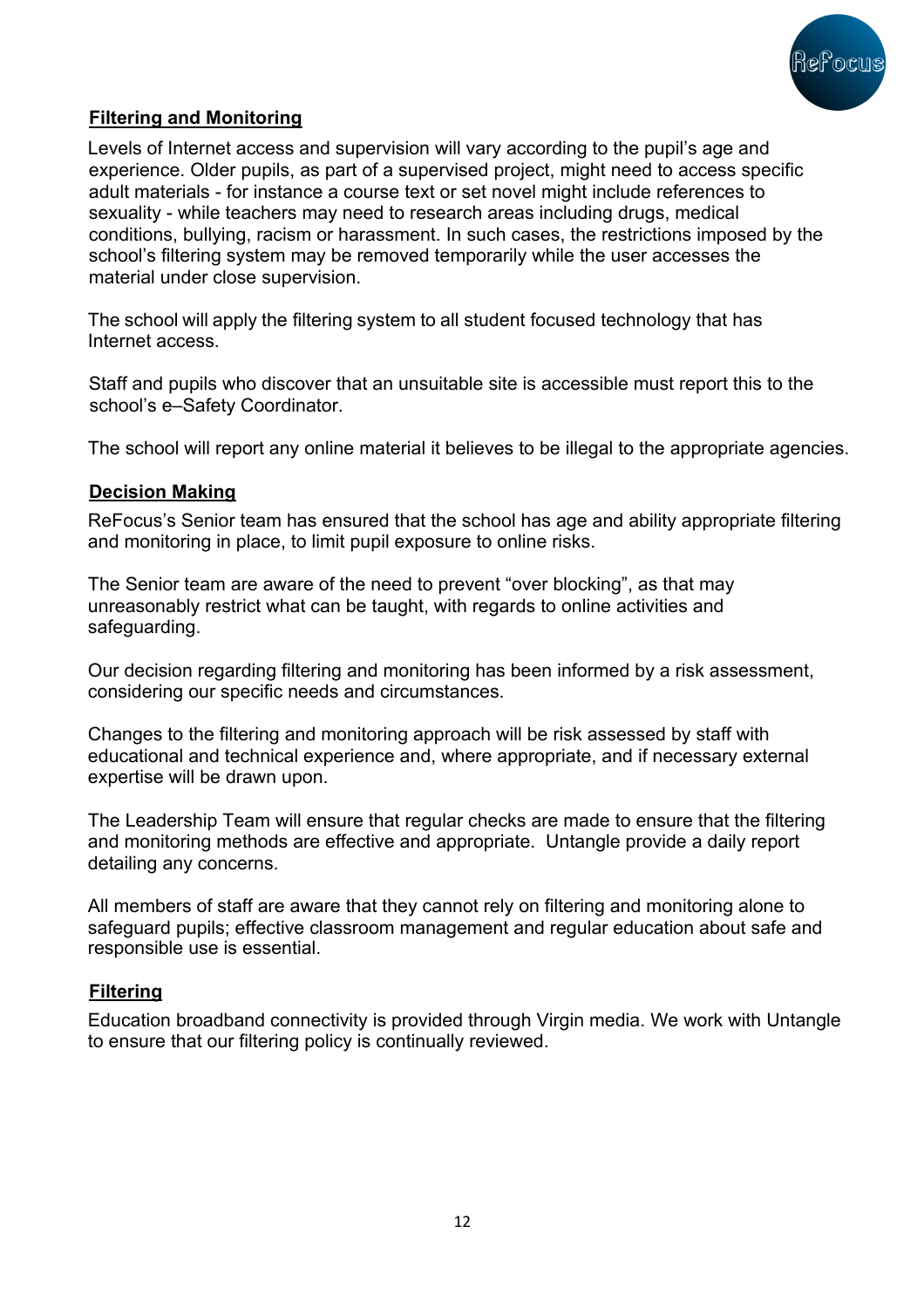

We use Untangle which blocks sites which can be categorised as pornography, racial hatred, extremism, gaming and sites of an illegal nature.

The filtering system blocks all sites on the Internet Watch Foundation (IWF) list.

If pupils discover unsuitable sites, they will be required to report their concern to a member of staff. The member of staff will report the concern to the DSL and the breach will be recorded and escalated as appropriate.

Parents/carers will be informed of filtering breaches involving their child.

Any material believed to be illegal will be reported immediately to the appropriate agencies, such as Northamptonshire Police or Child Exploitation and Online Protection command (CEOP).

### **Monitoring**

We will appropriately monitor internet use on all school owned or provided internet enabled devices.

If a concern is identified via monitoring approaches the DSL will be informed as appropriate.

All users will be informed that use of the systems can be monitored and that all monitoring will be in line with data protection, human rights and privacy legislation.

### **Managing Personal Data Online**

Personal data will be recorded, processed, transferred and made available online in accordance with General Data Protection Regulations (GDPR) and Data Protection legislation.

Full information can be found in our Data Protection Policy.

## **Security and Management of Information Systems**

We take appropriate steps to ensure the security of our information systems, including:

- Virus protection being updated regularly
- Encryption for personal data sent over the Internet or taken off site (such as via portable media storage) or access via appropriate secure remote access systems
- Not using portable media without specific permission; portable media will be checked by an anti- virus/malware scan before use
- Not downloading unapproved software to work devices or opening unfamiliar email attachments
- Regularly checking files held on our network
- The appropriate use of user logins and passwords to access our network
- Specific user logins and passwords will be enforced for all
- All users are expected to log off or lock their screens/devices if systems are unattended

## **Password Policy**

All members of staff will have their own unique username and private passwords to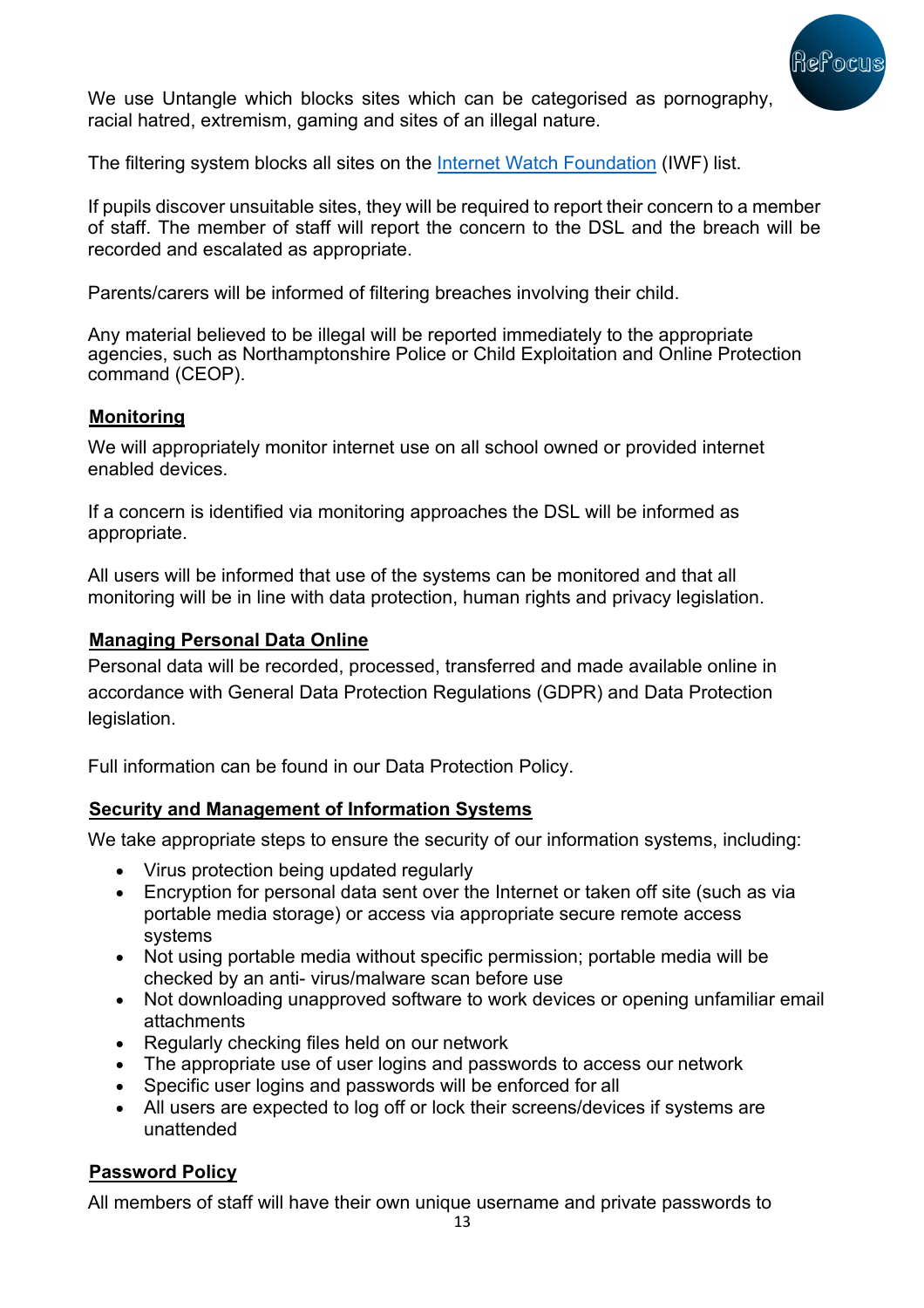

access our systems; members of staff are responsible for keeping their password private.

All pupils are provided with their own unique username and private passwords to access our systems; pupils are responsible for keeping their password private.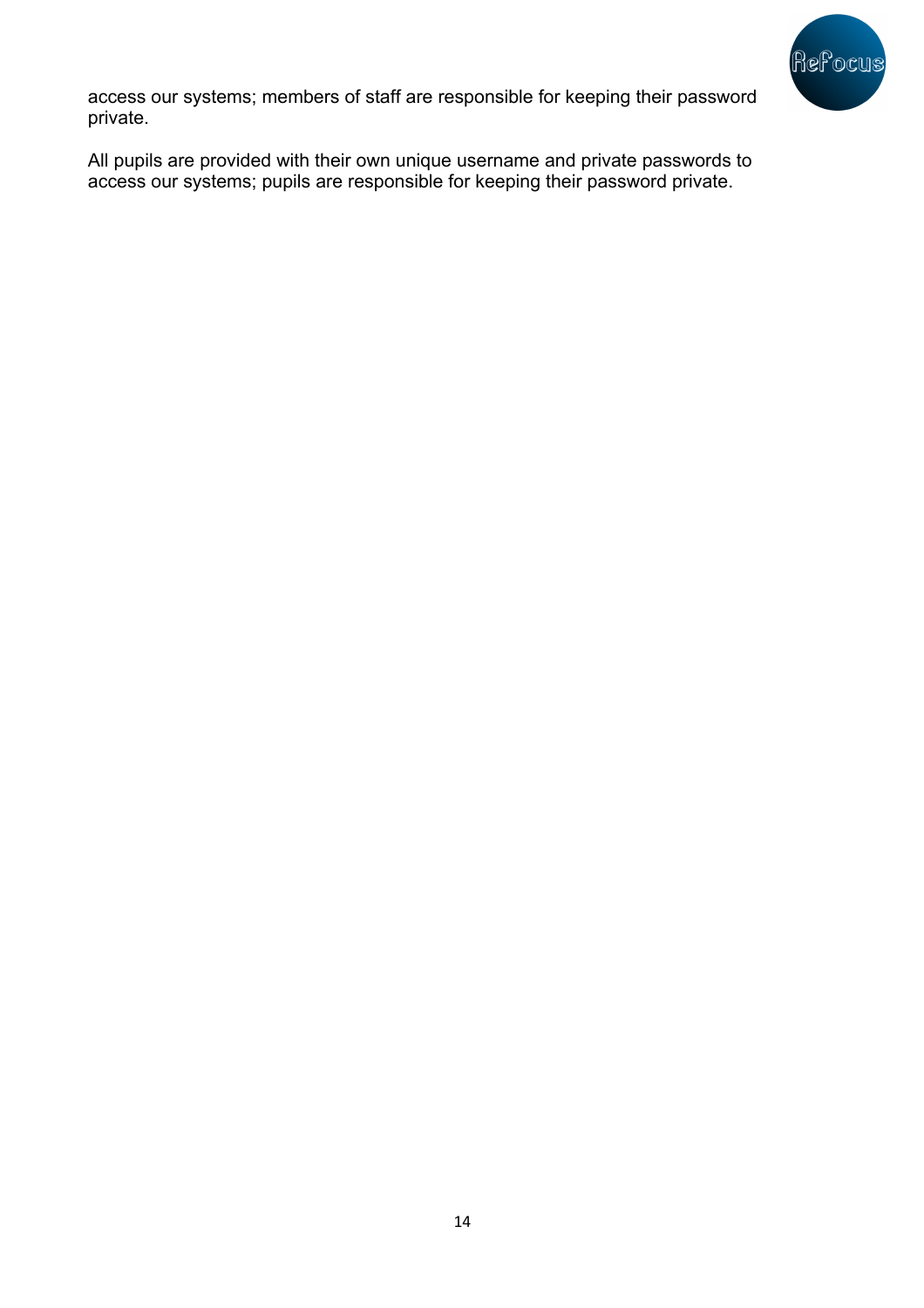

We advise/require all users to:

- Use strong passwords for access into our system
- Change their passwords regularly
- Always keep their password private; users must not share it with others or leave it where others can find it
- Not login as another user at any time

### **Managing the Safety of Our Network**

Due to the size of our establishment there is no network at present. We have shared cloud storage through P Cloud which is encrypted.

## **Publishing Images and Videos Online**

We will ensure that all images and videos shared online are used in accordance with the associated polices, including (but not limited to) the: Behaviour Policy, Child Protection Policy, Data Protection Policy and Safeguarding Policy.

### **Managing Email**

Access to our email systems will always take place in accordance with data protection legislation and in line with other policies including (but not limited to) the: Behaviour Policy, Child Protection Policy, Data Protection Policy and Safeguarding Policy.

The forwarding of any chain messages/emails is not permitted.

Spam or junk mail will be blocked and reported to the email provider.

Any electronic communication which contains sensitive or personal information will only be sent using secure and encrypted email.

School email addresses and other official contact details will not be used for setting up personal social media accounts.

Members of the community will immediately tell the DSL and/or IT Support Manager if they receive offensive communication, and this will be recorded in our safeguarding files/records.

Excessive social email use can interfere with teaching and learning and will be restricted; access to external personal email accounts may be blocked on site.

## **Staff Email**

The use of personal email addresses by staff for any official setting business is not permitted.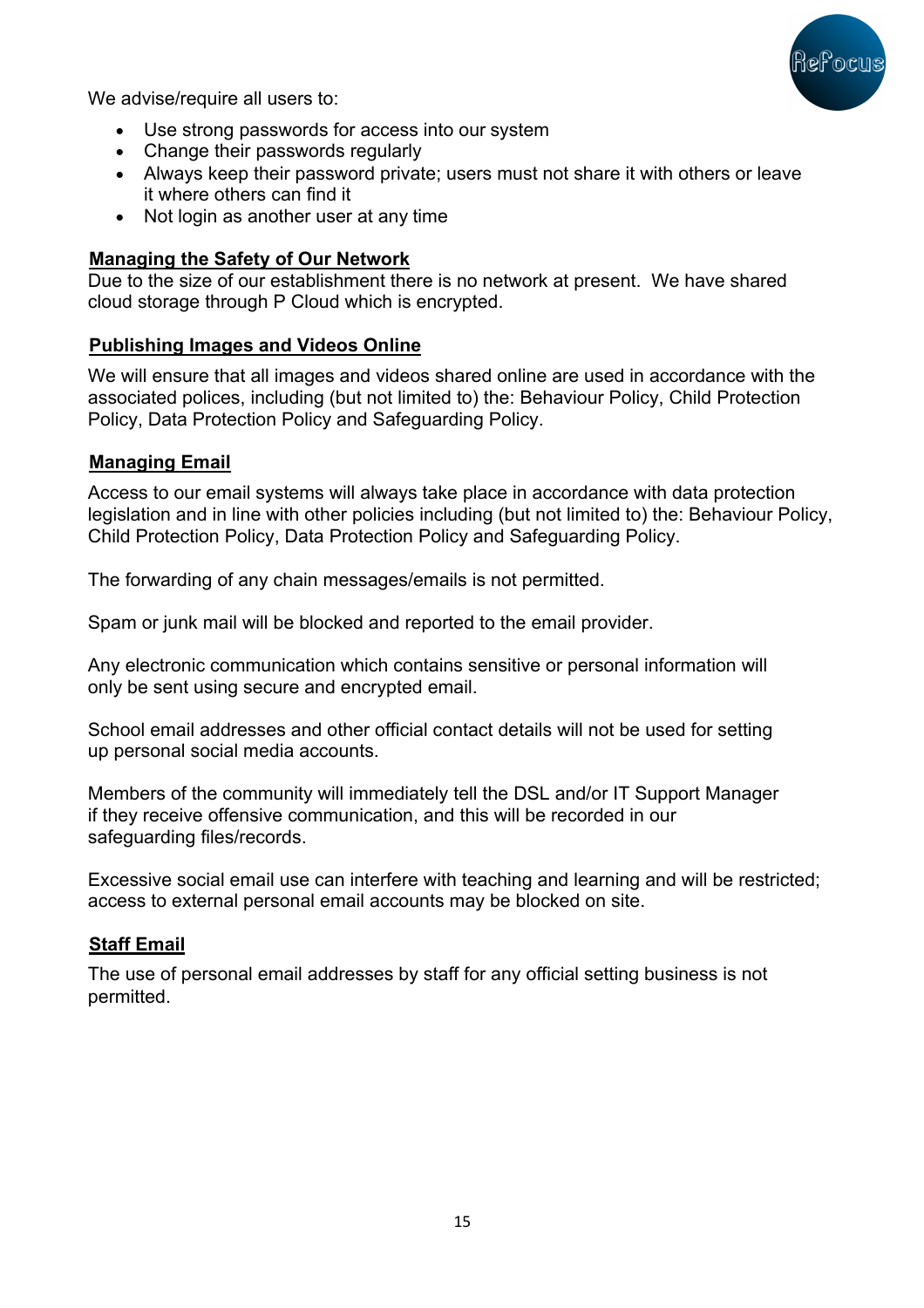

All members of staff are provided with an email address to use for all official communication.

Members of staff are encouraged to have an appropriate work life balance when responding to email, especially if communication is taking place between staff, pupils and parents.

## **Pupil Email**

Pupils will use provided email accounts for educational purposes.

Pupils will receive education regarding safe and appropriate email etiquette before access is permitted.

### **Management of Learning Platforms**

ReFocus uses bksb as its official learning platform for Maths, English and ICT.

Leaders and staff will regularly monitor the usage of the Learning Platform (LP), including message/communication tools and publishing facilities.

Only current members of staff (except Governing Body, Contractors and Visitors), pupils and parents will have access to the LP.

When staff and pupils leave the setting, their account will be disabled and archived.

Pupils and staff will be advised about acceptable conduct and use when using the bksb.

Any concerns about content on the LP will be recorded and dealt with in the

following ways:

- The user will be asked to remove any material deemed to be inappropriate or offensive
- If the user does not comply, the material will be removed by the site administrator
- Access to bksb for the user may be suspended
- The user will need to discuss the issues with a member of leadership before reinstatement
- A pupil's parents/carers may be informed
- If the content is illegal, we will respond in line with existing child protection procedures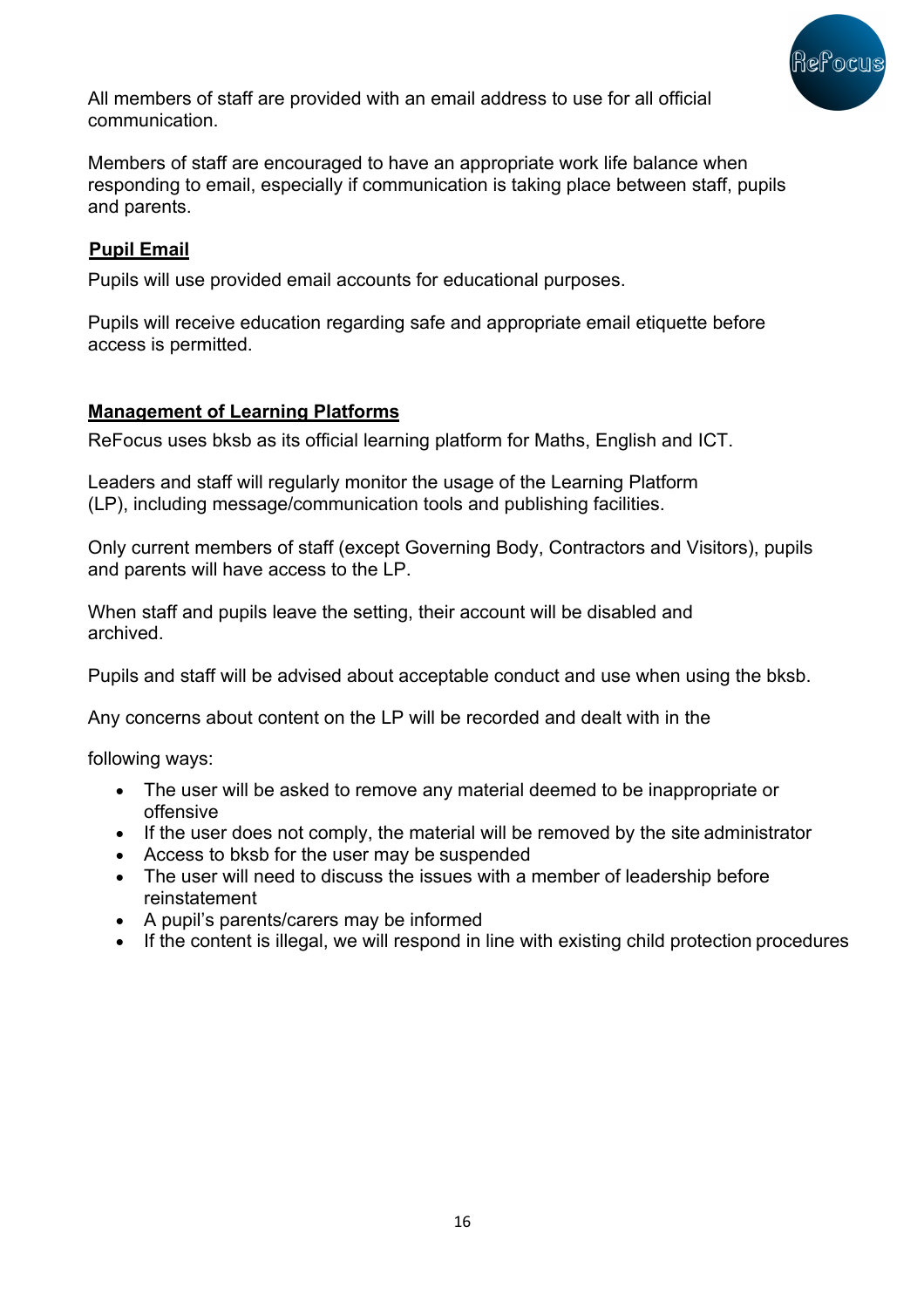

To safeguard pupils' data:

- only pupil issued devices will be used for apps that record and store pupils' personal details, attainment or photographs
- personal staff mobile phones or devices will not be used to access or upload content to any apps which record and store pupils' personal details, attainment or images unless appropriately encrypted
- all users will be advised regarding safety measures, such as using strong passwords and logging out of systems

#### **SOCIAL MEDIA**

### **Expectations**

The expectations regarding safe and responsible use of social media applies to all members of the ReFocus

community.

The term social media may include (but is not limited to): blogs; wikis; social networking sites; forums; bulletin boards; online gaming; apps; video/photo sharing sites; chatrooms and instant messenger.

All members of the ReFocus community are expected to engage in social media in a positive, safe and responsible manner.

All members of ReFocus community are advised not to publish specific and detailed private thoughts, concerns, pictures or messages on any social media services, especially content that may be considered threatening, hurtful or defamatory to others.

We will control pupil and staff access to social media whilst using school provided devices and systems on site.

Inappropriate or excessive use of social media during school hours or whilst using school devices may result in disciplinary or legal action and/or removal of internet facilities.

Concerns regarding the online conduct of any member of the ReFocus community on social media, should be reported to the DSL and will be managed in accordance with our Child Protection Policy for Managing Allegations against Staff, Anti-bullying and Behaviour, and Safeguarding Policies.

#### **Staff Personal Use of Social Media**

The safe and responsible use of social networking, social media and personal publishing sites will be discussed with all members of staff as part of staff induction and will be revisited and communicated via regular staff training opportunities.

Safe and professional behaviour will be outlined for all members of staff (including volunteers) as part of our code of conduct/behaviour policy as part of acceptable use policies.

#### **Reputation**

All members of staff are advised that their online conduct on social media can have an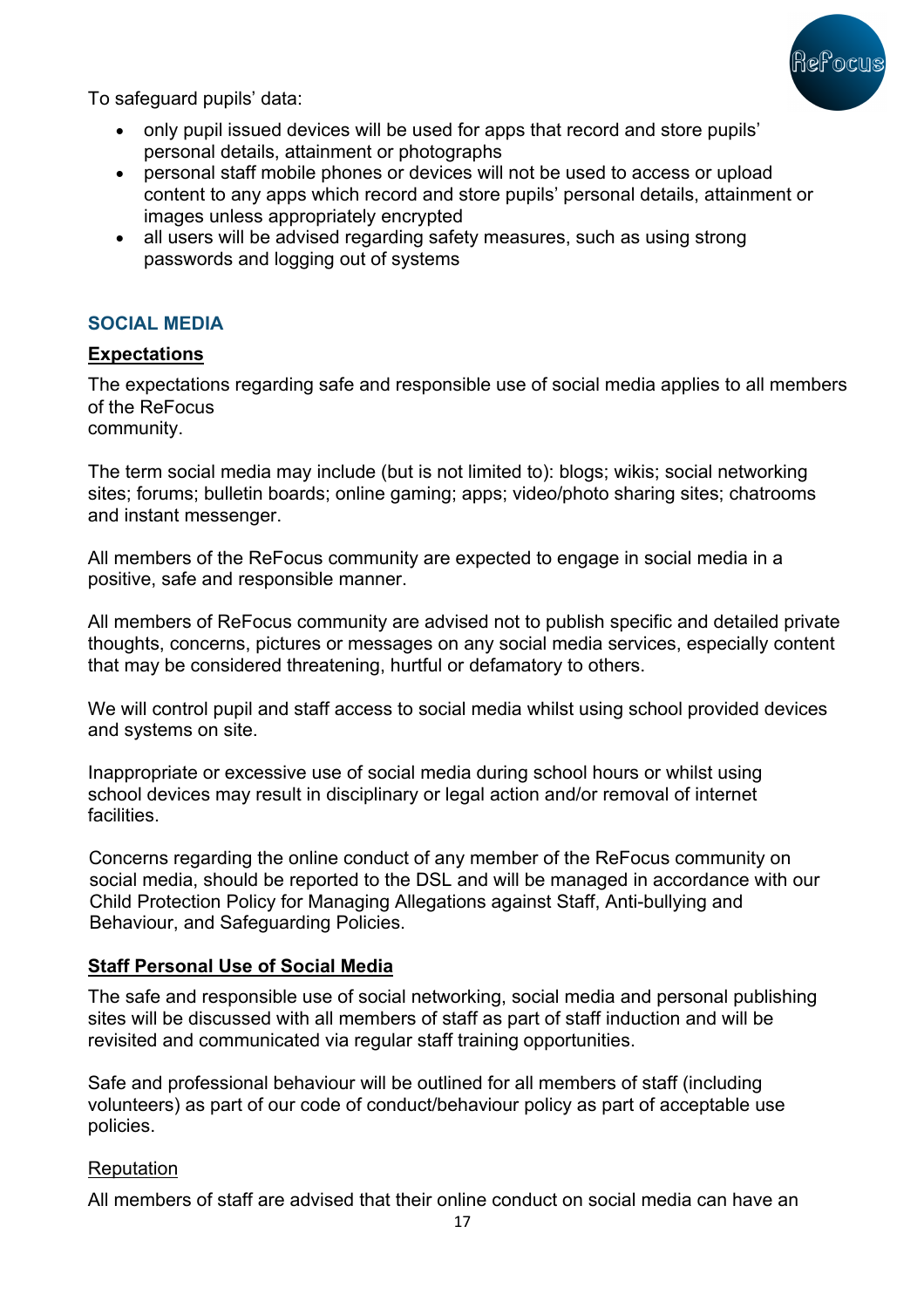

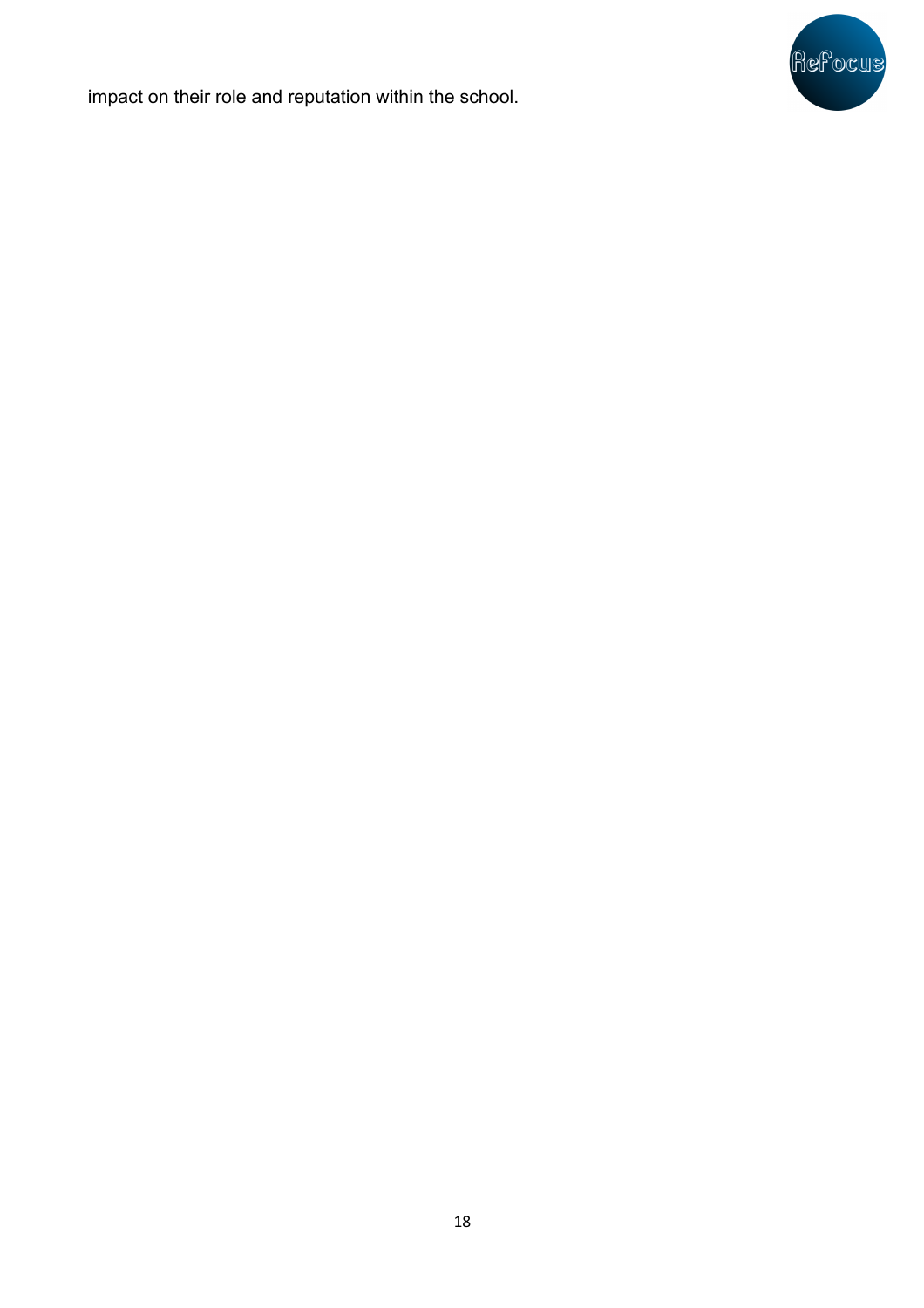

Civil, legal or disciplinary action may be taken if staff are found to bring the profession or institution into disrepute, or if something is felt to have undermined confidence in their professional abilities.

All members of staff are advised to safeguard themselves and their privacy when using social media sites.

Advice will be provided to staff via staff training and by sharing appropriate guidance and resources on a regular basis. This will include (but is not limited to):

- Setting the privacy levels of their personal sites
- Being aware of location sharing services
- Opting out of public listings on social networking sites
- Logging out of accounts after use
- Keeping passwords safe and confidential
- Ensuring staff do not represent their personal views as that of the school

Members of staff are encouraged not to identify themselves as employees of ReFocus on their personal social networking accounts; this is to prevent information on these sites from being linked with the school, and to safeguard the privacy of staff members.

All members of staff are encouraged to carefully consider the information, including text and images, they share and post online and to ensure that their social media use is compatible with their professional role and is in accordance with our policies and the wider professional and legal framework.

Information and content that staff members have access to as part of their employment, including photos and personal information about pupils and their family members or colleagues will not be shared or discussed on social media sites.

Members of staff will notify the DSL and/or the Headteacher immediately if they consider that any content shared on social media sites conflicts with their role.

#### Communicating with pupils and parents/carers

All members of staff are advised not to communicate with or add as 'friends' any current or past pupils or their family members via any personal social media sites, applications or profiles. Any pre-existing relationships or exceptions that may compromise this, will be discussed with the DSL and/or the Headteacher.

If ongoing contact with pupils is required once they have left the school, members of staff will be expected to use existing alumni networks or use official setting provided communication tools.

Staff will not use personal social media accounts to contact pupils or parents, nor should any contact be accepted, except in circumstance whereby prior approval has been given by the DSL and/or the Headteacher.

Any communication from pupils and parents received on personal social media accounts will be reported to the DSL and/or The Headteacher.

#### **Pupils' Personal Use of Social Media**

Safe and appropriate use of social media will be taught to pupils as part of an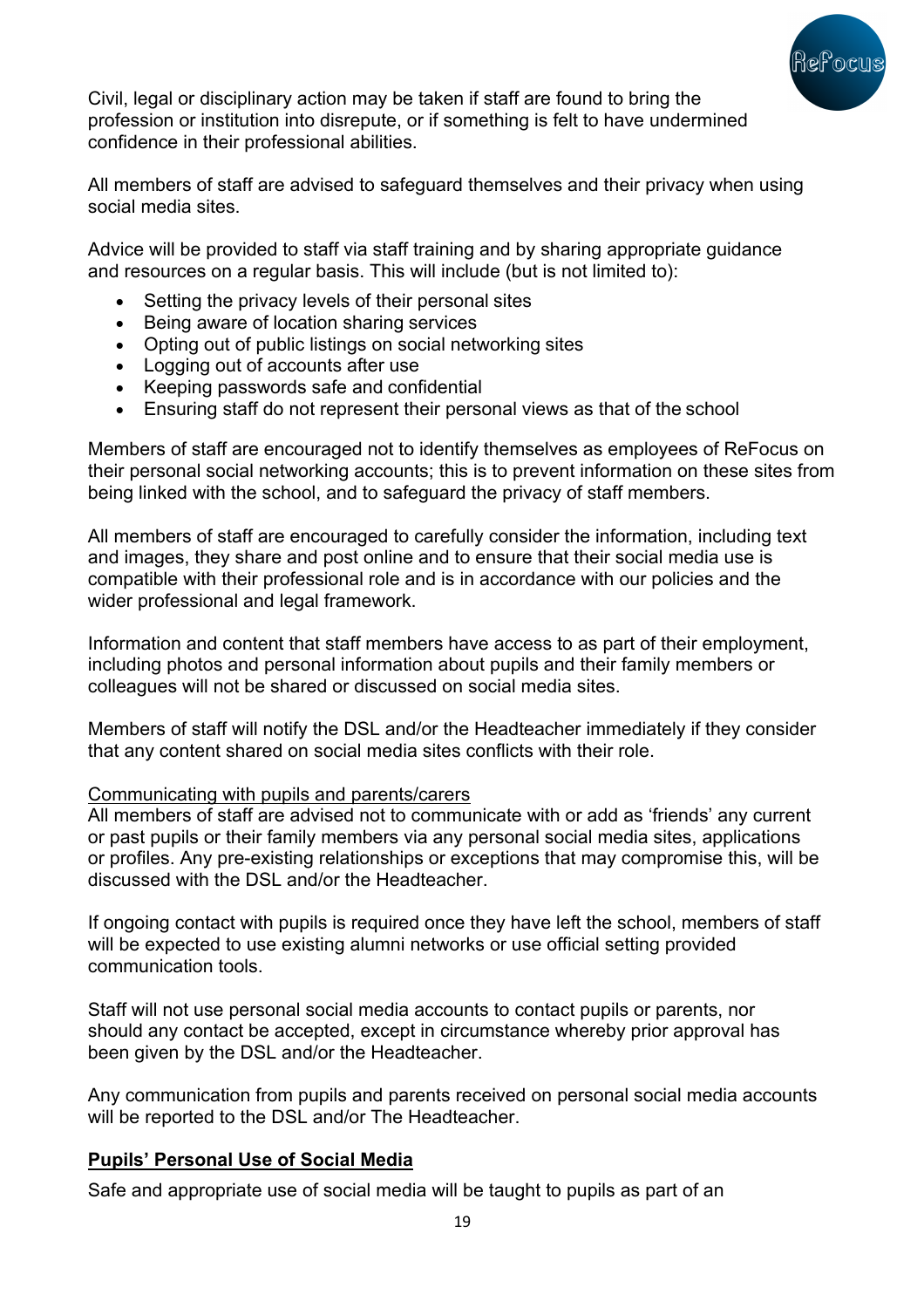

embedded and progressive education approach, via age appropriate sites and resources.

Any concerns regarding a pupil's use of social media will be dealt with in accordance with existing policies, including anti-bullying, behaviour and safeguarding. Concerns will be shared with parents/carers as appropriate, particularly when concerning underage use of social media sites, games or tools.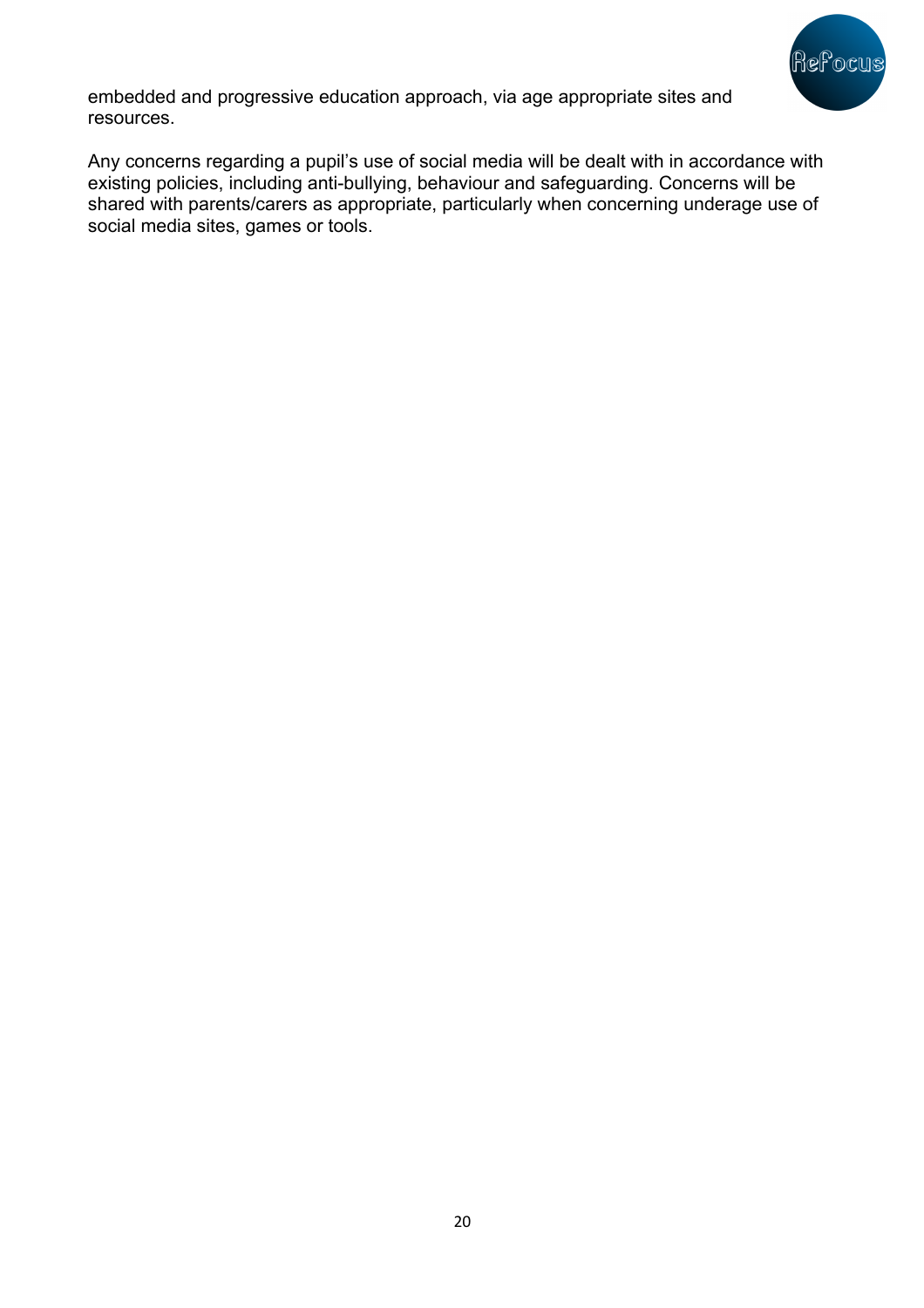

Pupils will be advised:

- To consider the benefits and risks of sharing personal details on social media sites which could identify them and/or their location
- To only approve and invite known friends on social media sites and to deny access to others by making profiles private
- Not to meet any online friends without a parent/carer or other responsible adult's permission and only when a trusted adult is present
- To use safe passwords
- To use social media sites which are appropriate for their age and abilities
- How to block and report unwanted communications
- How to report concerns both within the setting and externally

### **Official Use of Social Media**

ReFocus does have some official social media accounts.

The official use of social media sites only takes place with clear educational or community engagement objectives, with specific intended outcomes.

Official social media channels have been set up as distinct and dedicated social media sites or accounts for educational or engagement purposes only.

Staff use setting provided email addresses to register for and manage any official social

media channels. Official social media sites are suitably protected and, where possible,

run and linked to our website.

Public communications on behalf of the setting will, where appropriate and possible, be read and agreed by at least one other colleague.

Official social media use will be conducted in line with existing policies, including: Behaviour and Anti-bullying, Data Protection, Safeguarding and Child Protection.

All communication on official social media platforms will be clear, transparent and open to scrutiny.

Parents/carers and pupils will be informed of any official social media use, along with expectations for safe use and action taken to safeguard the community. Written parental consent will be obtained, as required.

Any official social media activity involving pupils will be moderated

We will ensure that any official social media use does not exclude members of the community who are unable or unwilling to use social media channels.

#### Staff expectations

Members of staff who follow and/or like our official social media channels will be advised to use dedicated professional accounts, where possible, to avoid blurring professional boundaries.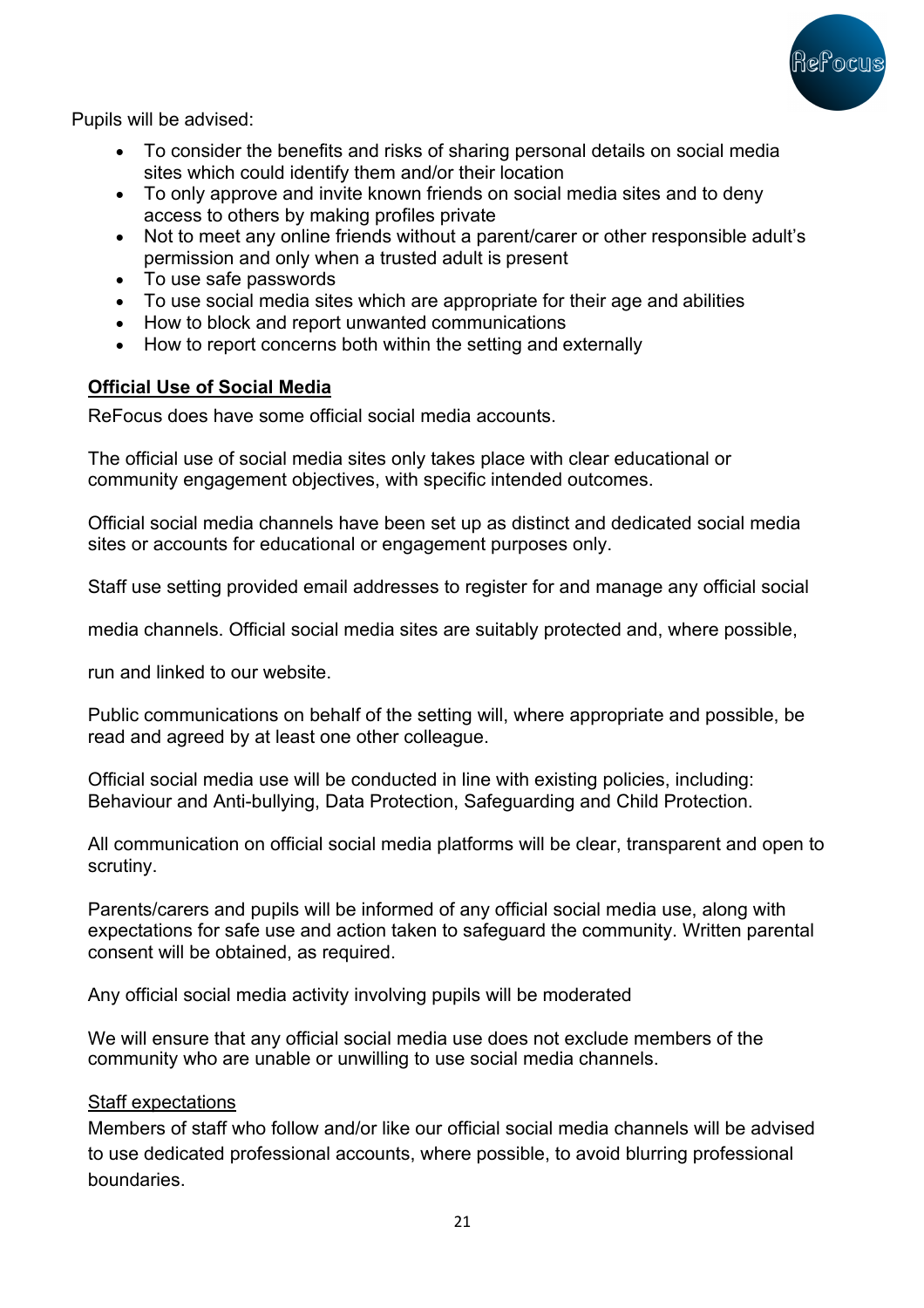

If members of staff are participating in online social media activity as part of their capacity as an employee of the school, they will:

- sign our social media acceptable use policy
- always be professional and aware they are an ambassador for the school
- disclose their official role and position but make it clear that they do not necessarily speak on behalf of the school
- always be responsible, credible, fair and honest, and consider how the information being published could be perceived or shared
- always act within the legal frameworks they would adhere to within the workplace, including: libel, defamation, confidentiality, copyright, data protection and equalities laws
- ensure that they have appropriate consent before sharing images on the official social media channel
- not disclose information, make commitments or engage in activities on behalf of the setting, unless they are authorised to do so
- not engage with any direct or private messaging with current pupils, parents/carers
- inform the DSL of any concerns, such as criticism, inappropriate content or contact from pupils

## **USE OF PERSONAL DEVICES AND MOBILE PHONES**

ReFocus recognises that personal communication through mobile technologies is an accepted part of everyday life for pupils, staff and parents/carers, but technologies need to be used safely and appropriately within the school.

## **Expectations**

All use of personal devices (including but not limited to; tablets, games consoles and 'smart' watches) and mobile phones will take place in accordance with the law and other appropriate policies, such as Anti- bullying, Behaviour and Child Protection and Safeguarding.

Electronic devices of any kind that are brought onto site are the responsibility of the user.

All members of the ReFocus community are advised to take steps to protect their mobile phones or devices from loss, theft or damage; we accept no responsibility for the loss, theft or damage of such items on our premises.

All members of the ReFocus community are advised to use passwords/pin numbers to ensure that unauthorised calls or actions cannot be made on their phones or devices; passwords and pin numbers should be kept confidential and mobile phones and personal devices should not be shared.

The sending of abusive or inappropriate messages or content via mobile phones or personal devices is forbidden by any member of the community; any breaches will be dealt with as part of our behaviour policy.

All members of the ReFocus community are advised to ensure that their mobile phones and personal devices do not contain any content which may be offensive, derogatory or would otherwise contravene our Behaviour, Safeguarding or Child protection Policies.

## **Staff Use of Personal Devices and Mobile Phones**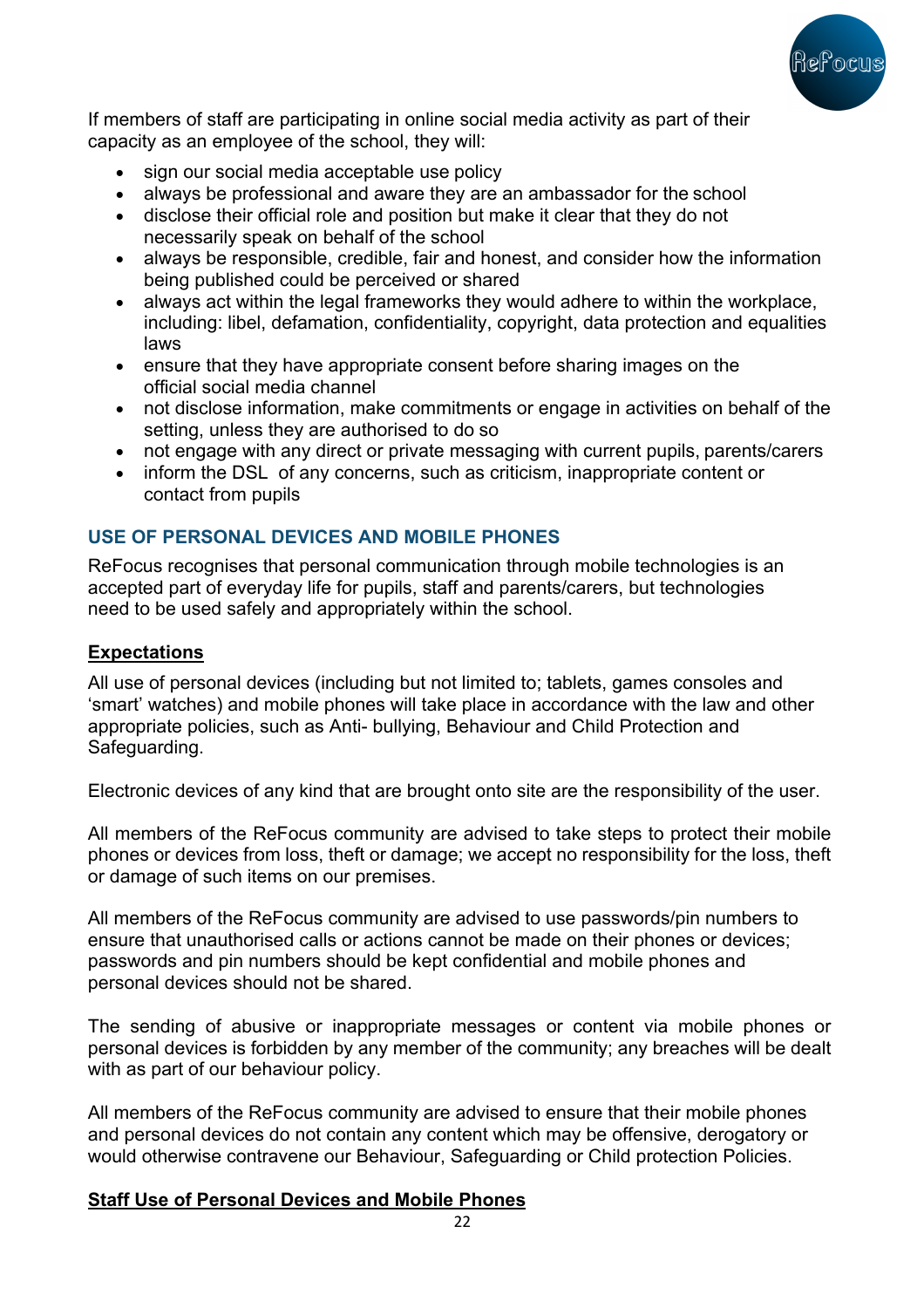

Members of staff will ensure that use of personal phones and devices takes place in accordance with the law, as well as, relevant policy and procedures, such as: Data Protection, Safeguarding and Child Protection Policy for Managing Allegations against Staff.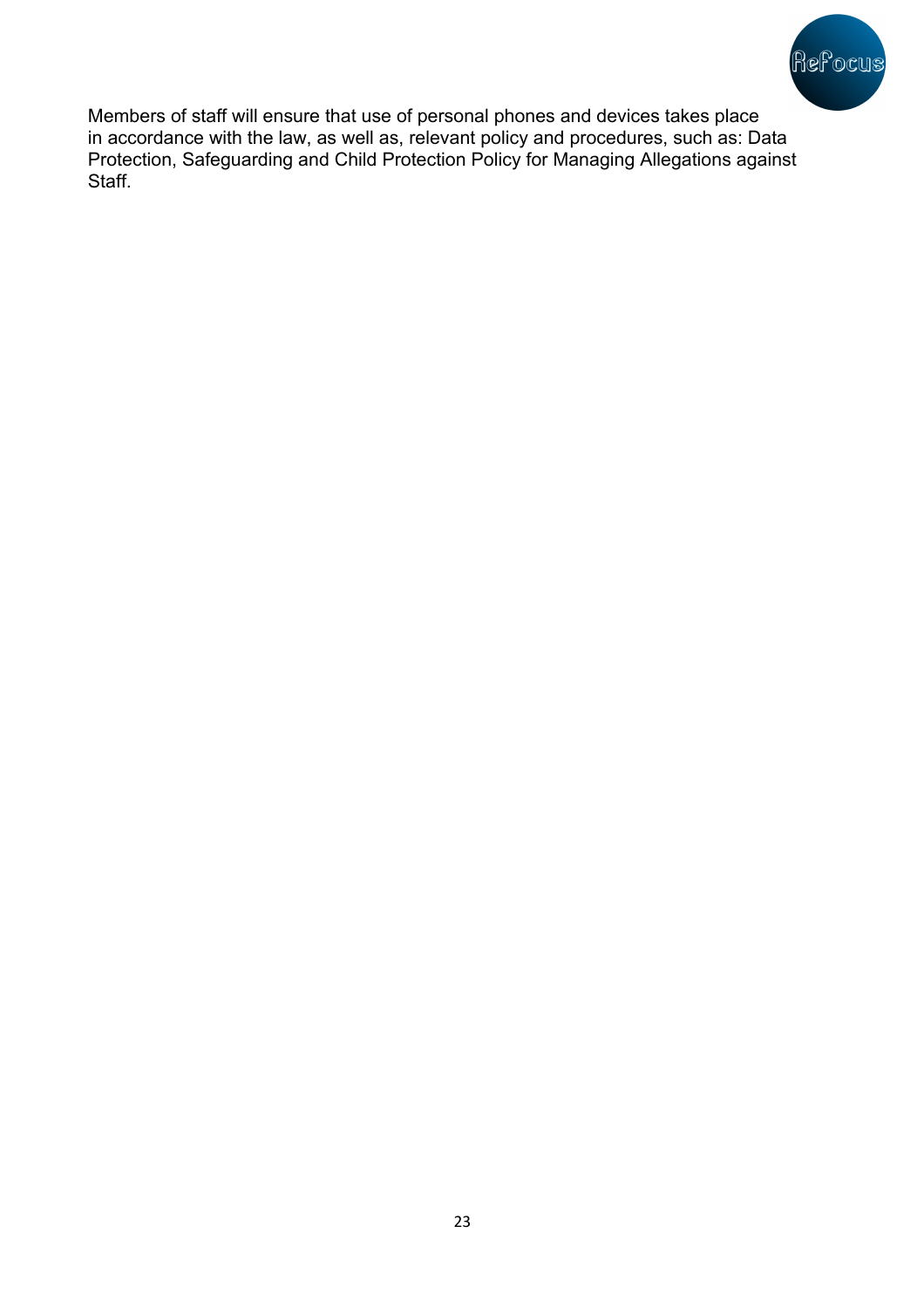

Staff will be advised to:

- Keep personal devices safe during lesson time
- Keep personal devices to 'silent' mode during lesson times
- Ensure that Bluetooth or other forms of communication (such as 'airdrop') are hidden or disabled during lesson times
- Not use personal devices during teaching periods, unless it is to respond to a member of staff seeking assistance or in emergency circumstances
- Ensure that any content brought onto site via mobile phones and personal devices are compatible with their professional role and expectations

Members of staff are not permitted to use their own personal phones or devices for contacting pupils or parents/carers. Any pre-existing relationships, which could undermine this, will be discussed with the DSL.

Staff will not use personal devices:

- to take photos or videos of pupils unless permission has been given by the Headteacher, and will only use work-provided equipment for this purpose
- directly with pupils and will only use work-provided equipment during lessons/educational activities

If a member of staff breaches our policy, action will be taken in line with our code of conduct/staff behaviour policy.

If a member of staff is thought to have illegal content saved or stored on a mobile phone or personal device or have committed a criminal offence, the police will be contacted.

#### **Pupils' Use of Personal Devices and Mobile Phones**

Pupils will be educated regarding the safe and appropriate use of personal devices and mobile phones and will be made aware of boundaries and consequences.

ReFocus expects pupils' personal devices and mobile phones to be kept in a secure place and kept out of sight during lessons. As such ReFocus expects students to hand in their mobile phones at the start of the day (switched off) and if behaviour is at the expected standard they will be returned to them at lunchtime and collected in again after lunch. Mobile phones will then be returned to students at the end of the school day. (Please see separate Mobile phone procedure for more detail).

Mobile phones or personal devices will not be used by pupils during lessons or formal educational time unless as part of an approved and directed curriculum-based activity with consent from a member of staff. The use of personal mobile phones or devices for a specific education purpose does not mean that blanket use is permitted. The students will have their phones returned to them for their lunchbreak and then collected in for the afternoon lessons.

If a pupil breaches the policy, sanctions and interventions will be applied in relation to the Behaviour Policy.

Staff may confiscate a pupil's mobile phone or device if they believe it is being used to contravene our behaviour or anti-bullying policy or could contain youth produced sexual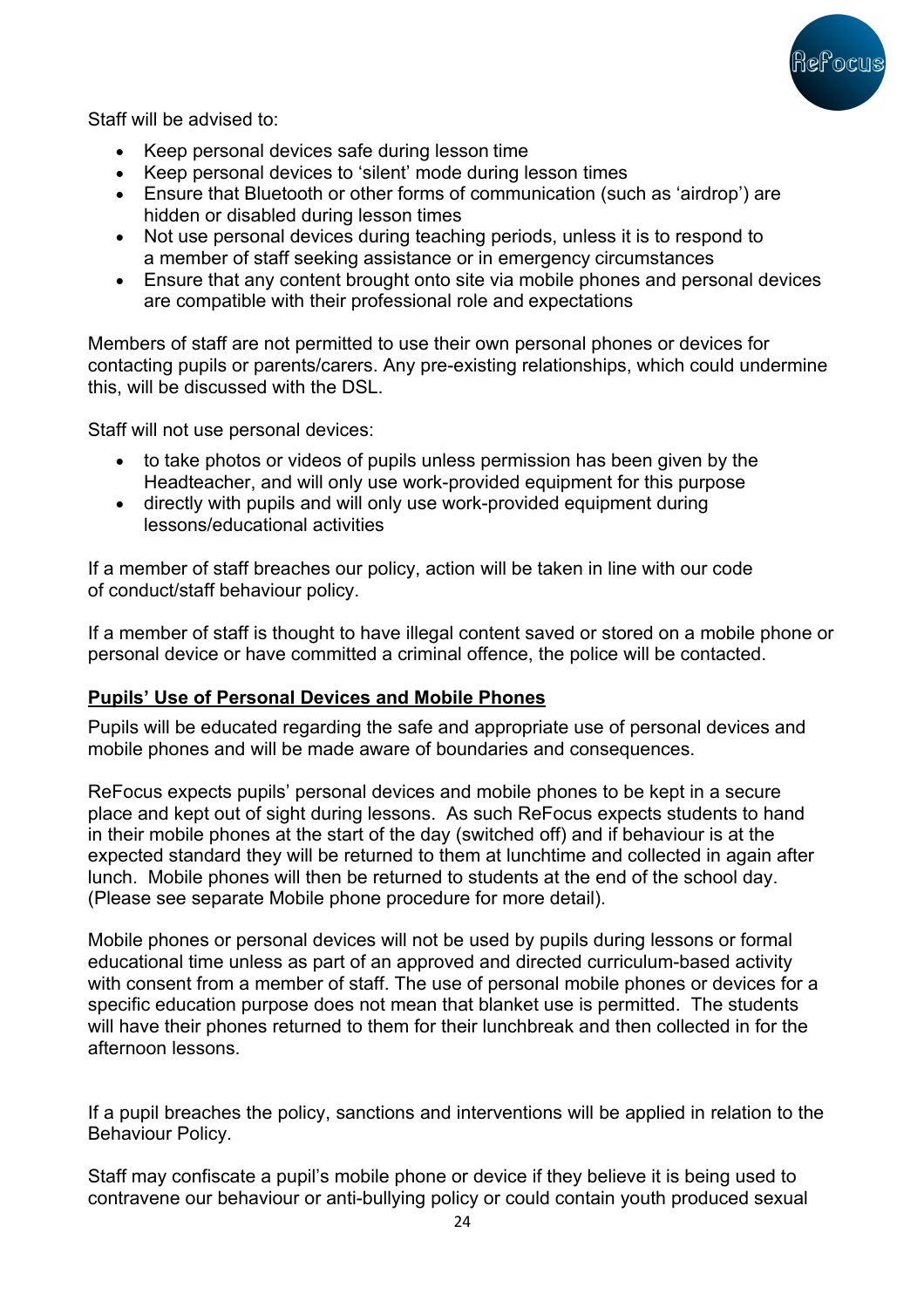

imagery (sexting). The following would apply:

• Searches of mobile phone or personal devices will only be carried out in accordance with our Behaviour, Child Protection and Safeguarding Policies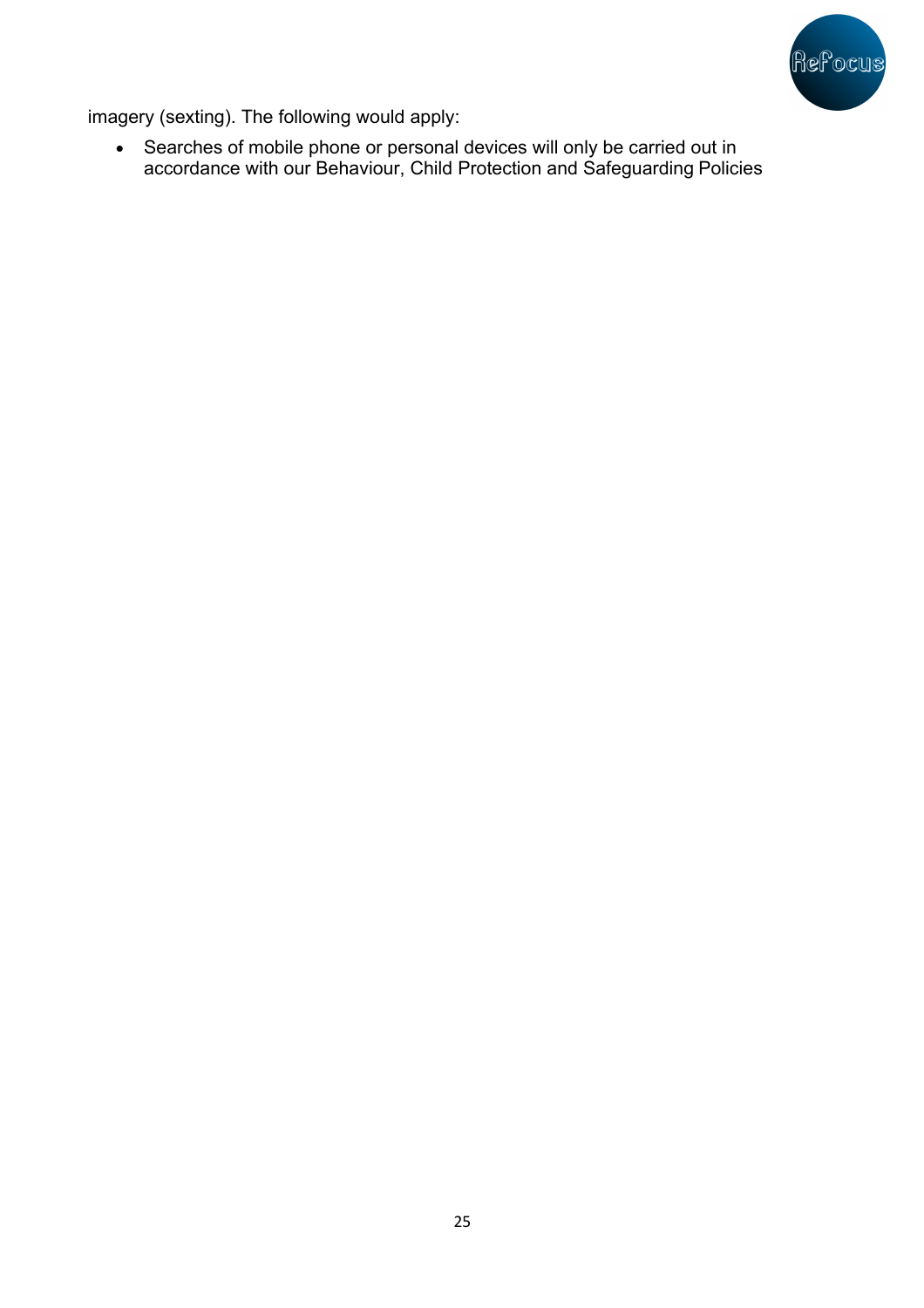

- Pupil's mobile phones or devices may be searched by a member of the Leadership Team, with the consent of the pupil or a parent/carer. Content may be deleted or requested to be deleted, if it contravenes our Behaviour, Child Protection and Safeguarding Policies
- Mobile phones and devices that have been confiscated will be released to parents/carers
- If there is suspicion that material on a pupil's personal device or mobile phone may be illegal or may provide evidence relating to a criminal offence, the device will be handed over to the police for further investigation

## **Visitors' Use of Personal Devices and Mobile Phones**

Parents/carers and visitors (including volunteers and contractors) must use their mobile phones and personal devices in accordance with our acceptable use policy and other associated policies, such as: Anti- bullying, Behaviour, Child Protection and Safeguarding.

We will ensure appropriate signage and information is displayed and provided to inform parents, carers and visitors of expectations of use.

Members of staff are expected to challenge visitors if they have concerns and will always inform the DSL.

## **Officially Provided Mobile Phones and Devices**

The DSL will be issued with a work phone number, where contact with pupils or parents/carers is required. In addition, occasionally school provided mobile phones/devices will be issued to staff where appropriate.

School mobile phones and devices will be suitably protected via a passcode/password/pin and must only be accessed or used by members of staff.

School mobile phones and devices will always be used in accordance with the relevant policies.

## **RESPONDING TO E-SAFETY INCIDENTS AND CONCERNS**

All members of the community will be made aware of the reporting procedure for online safety concerns, including: breaches of filtering, youth produced sexual imagery (sexting), cyberbullying and illegal content.

All members of the community must respect confidentiality and the need to follow the official procedures for reporting concerns. Pupils, parents and staff will be informed of our complaints procedure and staff will be made aware of the whistleblowing procedure.

We require staff, parents/carers and pupils to work in partnership to resolve online safety issues. After any investigations are completed, the DSL will debrief, identify lessons learnt and implement any policy or curriculum changes as required.

If we are unsure how to proceed with an incident or concern, the DSL will seek advice from the Education Safeguarding Team.

Where there is suspicion that illegal activity has taken place, the DSL will contact the Education Safeguarding Team or Northamptonshire Police using 101, or 999 if there is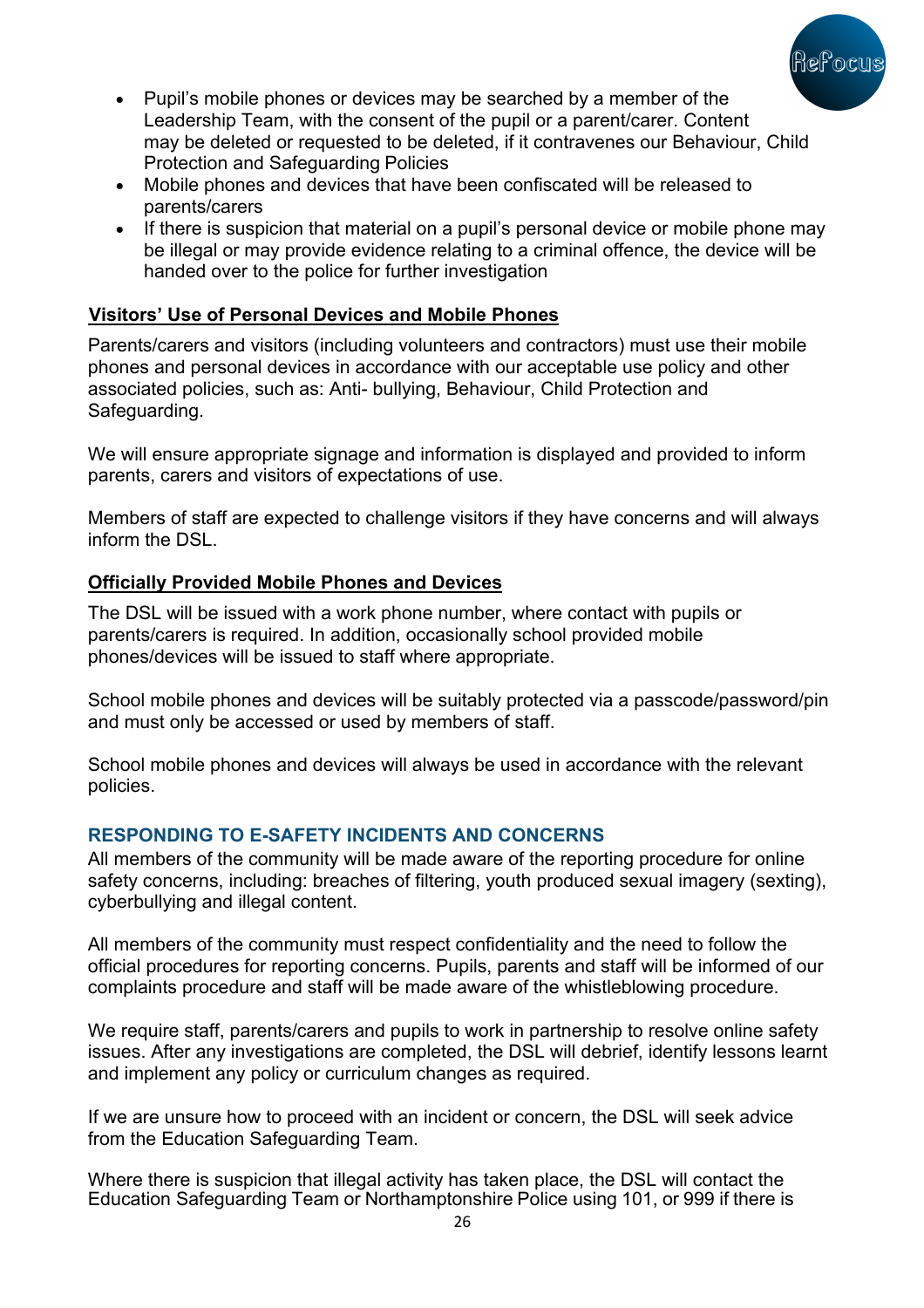

immediate danger or risk of harm.

If an incident or concern needs to be passed beyond our community (for example if other local schools are involved or the public may be at risk), the DSL will speak with Northamptonshire Police and/or the Education Safeguarding Team first to ensure that potential investigations are not compromised.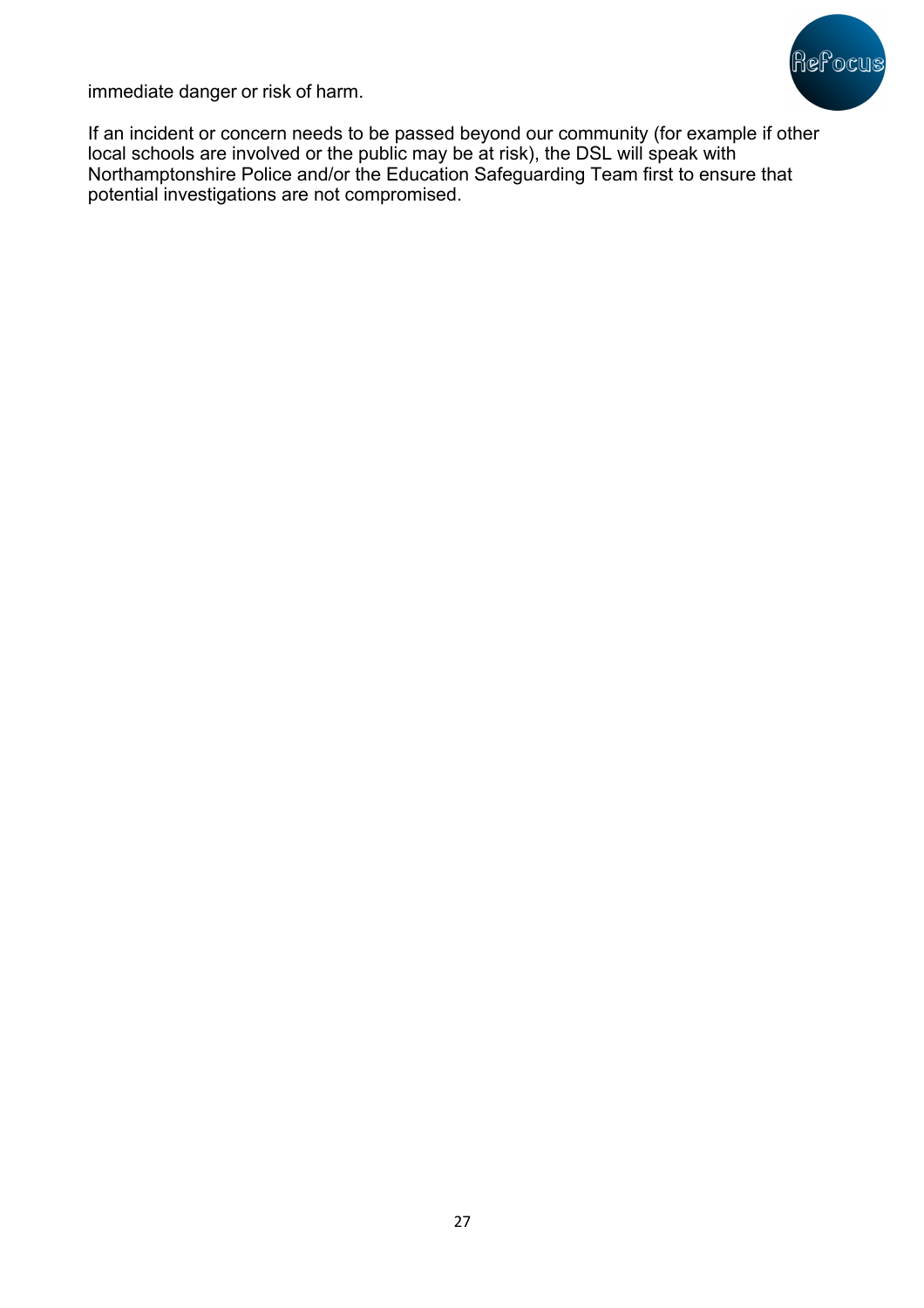

### **Concerns about Pupils' Welfare**

The DSL will be informed of any online safety incidents involving Safeguarding or Child Protection concerns. The DSL will record these issues in line with our Safeguarding and Child Protection policies.

The DSL will ensure that online safety concerns are escalated and reported to relevant agencies in line with the Northamptonshire Safeguarding Children Board thresholds and procedures.

The DSL will inform parents/carers of online safety incidents or concerns involving their child, as and when required.

#### **Staff Misuse**

Any complaint about staff misuse will be referred to the DSL and/or the IT Support Manager.

Any allegations regarding a member of staff's online conduct will be discussed with the Local Authority Designated Officer (LADO).

Appropriate action will be taken in accordance with our Child Protection Policy for Managing Allegations against Staff, Behaviour, Safeguarding policies.

#### **PROCEDURES FOR RESPONDING TO SPECIFIC ONLINE INCIDENTS OR CONCERNS**

#### **Online Sexual Violence and Sexual Harassment Between Children**

Our school has accessed and understood 'Sexual violence and sexual harassment between children in schools and colleges' (2018) guidance and part 5 of 'Keeping Children Safe in Education' 2020.

The school recognises that sexual violence and sexual harassment between children can take place online. Examples may include; non-consensual sharing of sexual images and videos, sexualised online bullying, online coercion and threats, unwanted sexual comments and messages on social media, and online sexual exploitation. Full details of how we will respond to concerns relating to sexual violence and sexual harassment between children can be found within our Safeguarding, Behaviour and Anti-bullying Policies.

The school recognises that the internet brings the potential for the impact of any sexual violence and sexual harassment concerns to extend further than the local community, and for a victim or alleged perpetrator to become marginalised and excluded by online communities.

The school also recognises the potential for repeat victimisation in the future if abusive content continues to exist somewhere online.

The school will ensure that all members of the community are made aware of the potential social, psychological and criminal consequences of online sexual violence and sexual harassment between children by implementing a range of age and ability appropriate educational methods as part of our PSHE curriculum.

We will ensure that all members of the community are aware of sources of support regarding online sexual violence and sexual harassment between children.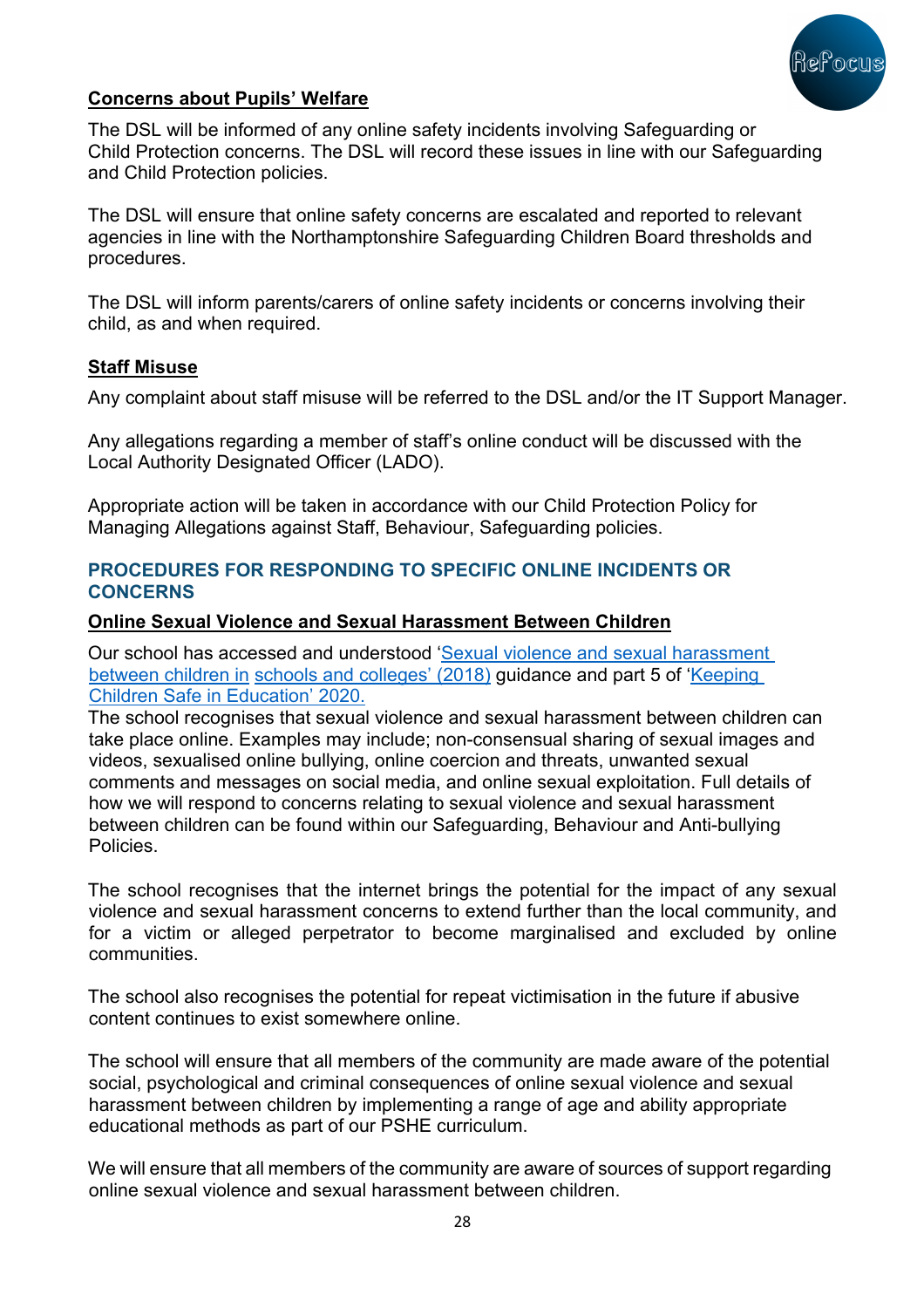

We will respond to concerns regarding online sexual violence and sexual harassment between children, regardless of whether the incident took place on our premises or using our equipment.

If made aware of online sexual violence and sexual harassment, we will: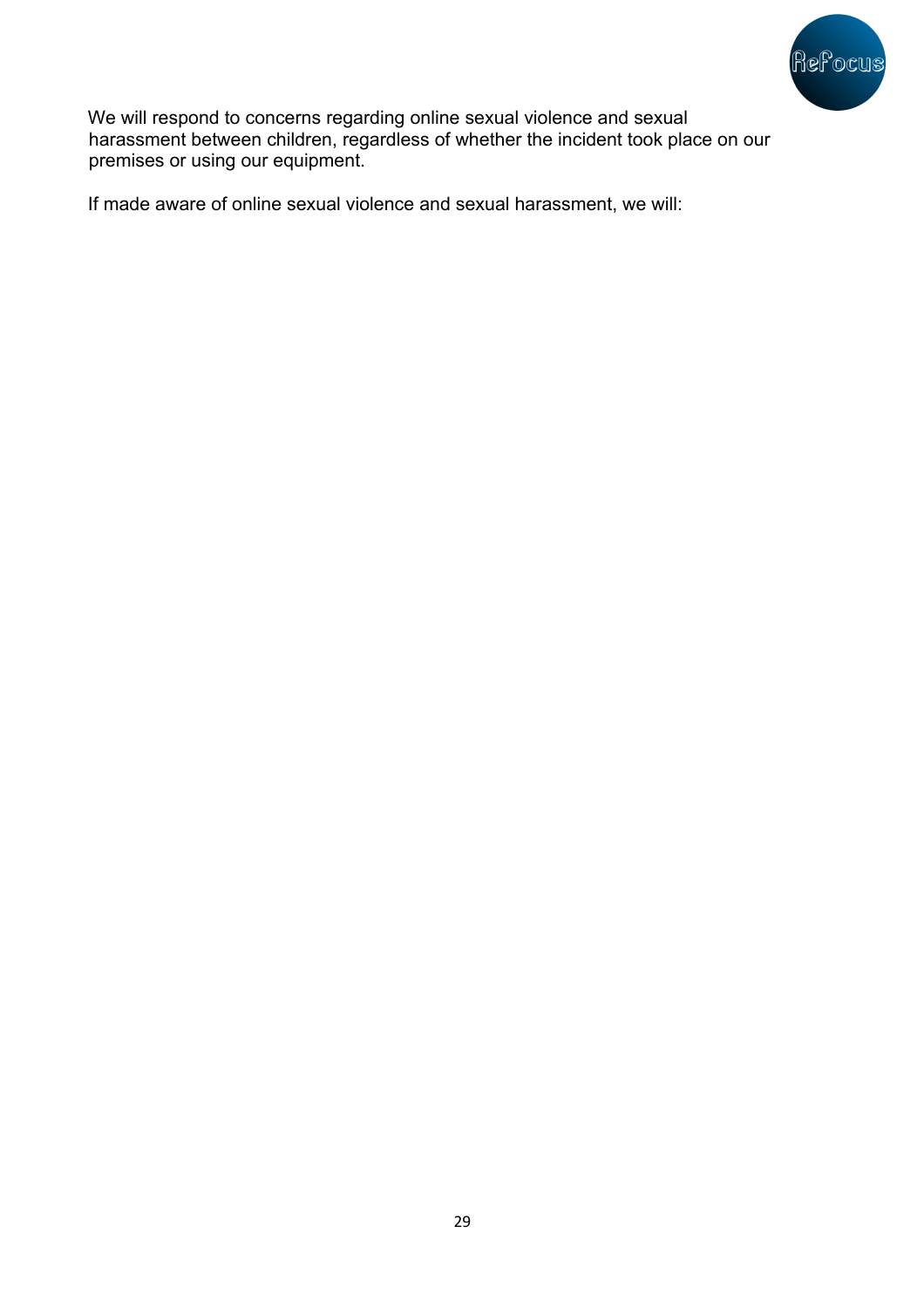

- Immediately notify the DSL and act in accordance with our Safeguarding, Child Protection, behaviour and Anti- bullying Policies
- If content is contained on pupils' electronic devices, they will be managed in accordance with the DfE 'searching screening and confiscation' advice
- Provide the necessary safeguards and support for all pupils involved, such as offering specific advice on blocking, reporting and removing online content, as well as providing appropriate counselling/pastoral support
- Implement appropriate sanctions in accordance with our behaviour policy
- Inform parents/carers, if appropriate, about the incident and how it is being managed
- If appropriate, make a referral to partner agencies, such as Children's Social Services and/or the Police
- If the concern involves children and young people at a different educational setting, work in partnership with other DSLs to ensure appropriate safeguarding action is taken in the wider local community
- If a criminal offence has been committed, the DSL will discuss this with Northamptonshire Police first to ensure that investigations are not compromised
- Review the handling of any incidents to ensure that best practice was implemented, and policies/procedures are appropriate

## **Youth Produced Sexual Imagery**

The school recognises youth produced sexual imagery (known as "sexting") as a safeguarding issue; all concerns will be reported to and dealt with by the DSL.

We will follow the advice as set out in the non-statutory UK Council for Child Internet Safety (UKCCIS) guidance: 'Sexting in schools and colleges: responding to incidents and safeguarding young people' and Northamptonshire Safeguarding Children Board (NSCB) guidance: 'Responding to youth produced sexual imagery'.

ReFocus will ensure that all members of the community are made aware of the potential social,

psychological and criminal consequences of 'sexting' by implementing preventative approaches, via a range of age and ability appropriate educational methods.

We will ensure that all members of the community are aware of sources of support regarding youth produced sexual imagery.

We will respond to concerns regarding youth produced sexual imagery, regardless of whether the incident took place on site or using school provided or personal equipment.

We will not:

- view any images suspected of being youth produced sexual imagery, unless there is no other possible option, or there is a clear need or reason to do so - If it is deemed necessary, the image will only be viewed by the DSL and their justification for viewing the image will be clearly documented
- send, share, save or make copies of content suspected to be an indecent image of a child (i.e. youth produced sexual imagery) and will not allow or request pupils to do so

If made aware of an incident involving the creation or distribution of youth produced sexual imagery, we will:

• act in accordance with our safeguarding and child protection policies and the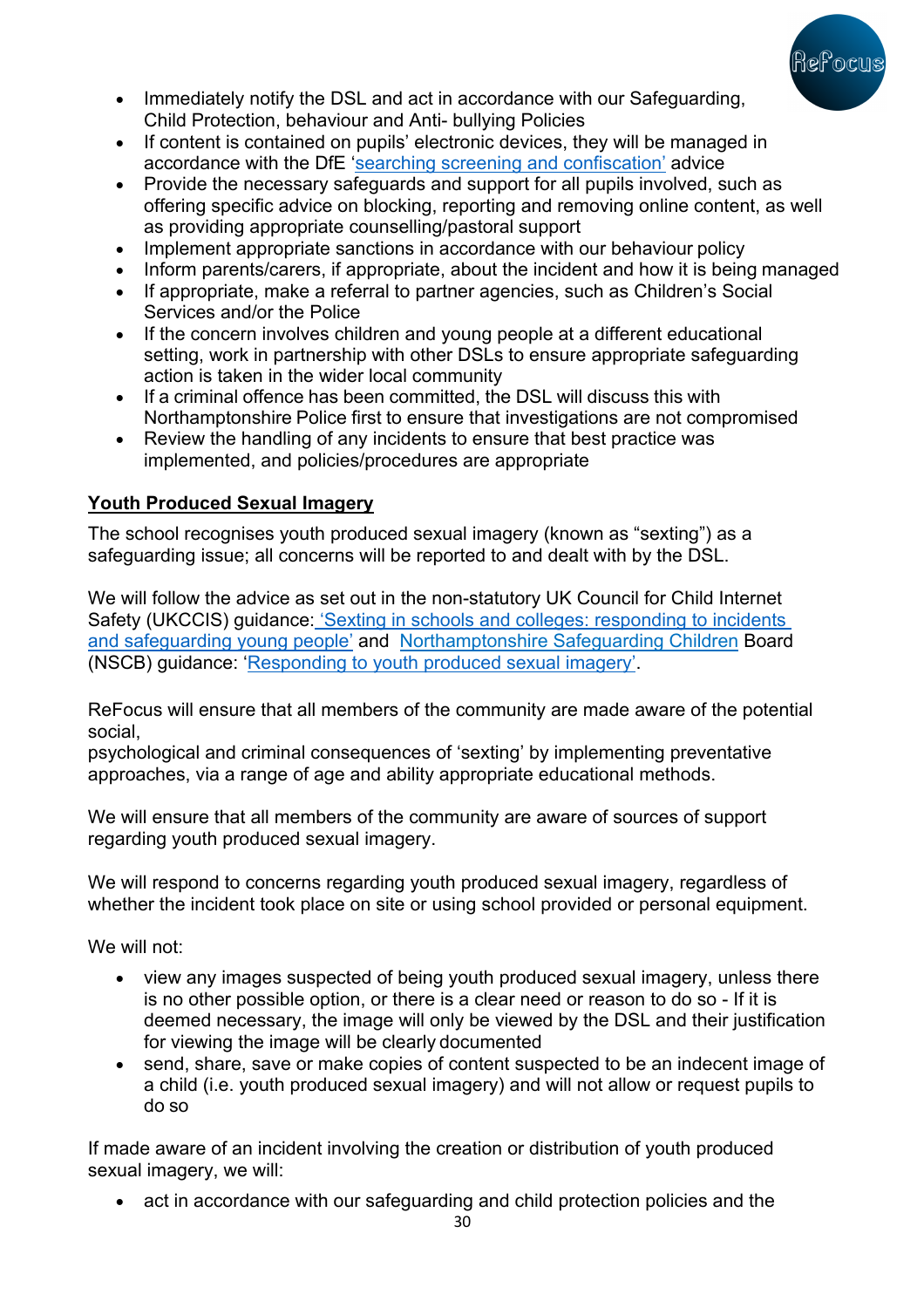

relevant Northamptonshire Safeguarding Childrens Board's procedures

- ensure the DSL responds in line with the Sexting in schools and colleges: responding to incidents and safeguarding young people' guidance
- store the device securely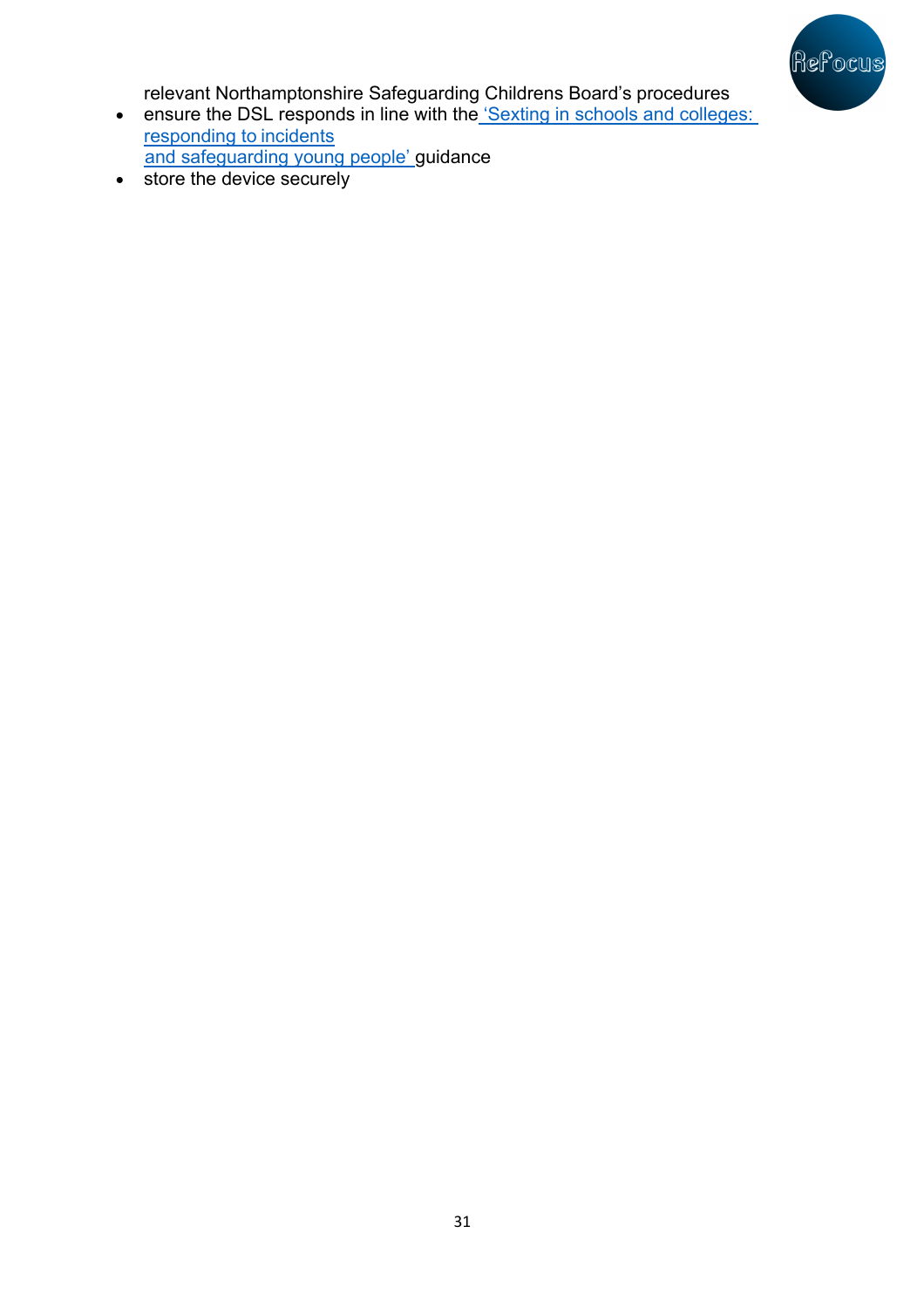

- if an indecent image has been taken or shared on our network or devices, we will act to block access to all users and isolate the image
- carry out a risk assessment which considers any vulnerability of pupils involved; including carrying out relevant checks with other agencies
- inform parents/carers, if appropriate, about the incident and how it is being managed
- make a referral to Children's Social Services and/or the Police, as deemed appropriate in line with the UKCCIS : 'Sexting in schools and colleges: responding to incidents and safeguarding young people' guidance
- provide the necessary safeguards and support for pupils, such as offering counselling or pastoral support
- implement appropriate sanctions in accordance with our Behaviour Policy but taking care not to further traumatise victims where possible
- consider the deletion of images in accordance with the UKCCIS: 'Sexting in schools' and colleges: responding to incidents and safeguarding young people' guidance
- delete images only when the DSL has confirmed that other agencies do not need to be involved; and are sure that to do so would not place a child at risk or compromise an investigation
- review the handling of any incidents to ensure that best practice was implemented; the Leadership Team will also review and update any management procedures, where necessary

# **Online Sexual Abuse and Exploitation (Including Criminal Exploitation)**

The school will ensure that all members of the community are aware of online child sexual abuse, including: exploitation and grooming; the consequences; possible approaches which may be employed by offenders to target children and how to respond to concerns.

The school recognises online child sexual abuse and exploitation (including criminal exploitation) as a safeguarding issue and, as such, all concerns will be reported to and dealt with by the DSL.

We will implement preventative approaches for online child sexual abuse and exploitation (including criminal exploitation) via a range of age and ability appropriate education for pupils, staff and parents/carers.

We will ensure that all members of the community are aware of the support available regarding online child sexual abuse and exploitation (including criminal exploitation), both locally and nationally.

We will ensure that the 'Click CEOP' report button is visible and available to pupils and other members of our community via the e-Safety tile on the Intranet.

If made aware of an incident involving online child sexual abuse and exploitation (including criminal exploitation), we will:

- act in accordance with our child protection policies and the relevant Northamptonshire Safeguarding Child Board's procedures
- if appropriate, store any devices involved securely
- make a referral to Children's Social Services (if required/appropriate) and immediately inform

Northamptonshire police via 101, or 999 if a child is at immediate risk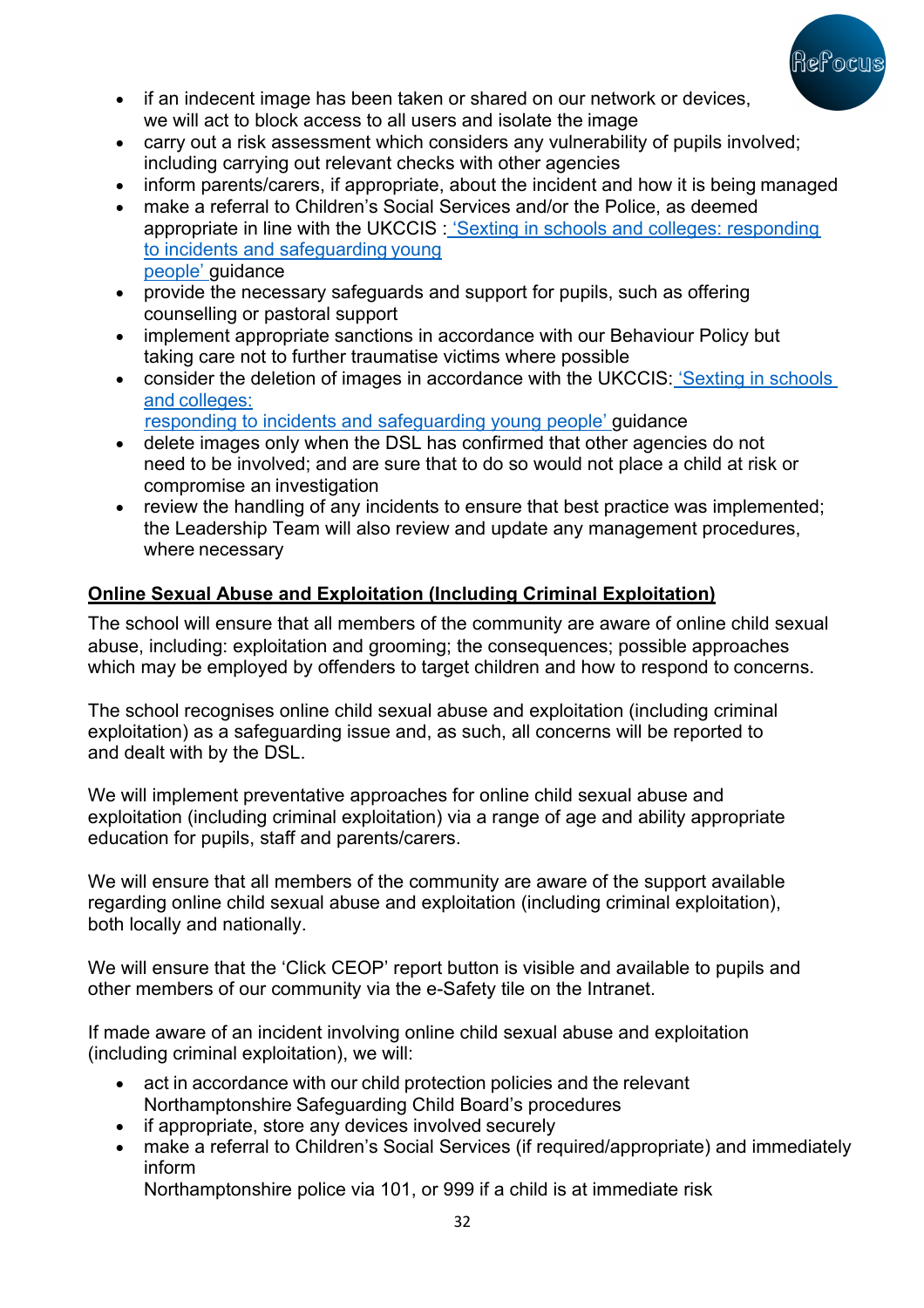

- carry out a risk assessment which considers any vulnerabilities of pupil(s) involved (including carrying out relevant checks with other agencies)
- inform parents/carers about the incident and how it is being managed
- provide the necessary safeguards and support for pupils, such as, offering counselling or pastoral support
- review the handling of any incidents to ensure that best practice is implemented; Leadership Team will review and update any management procedures, where necessary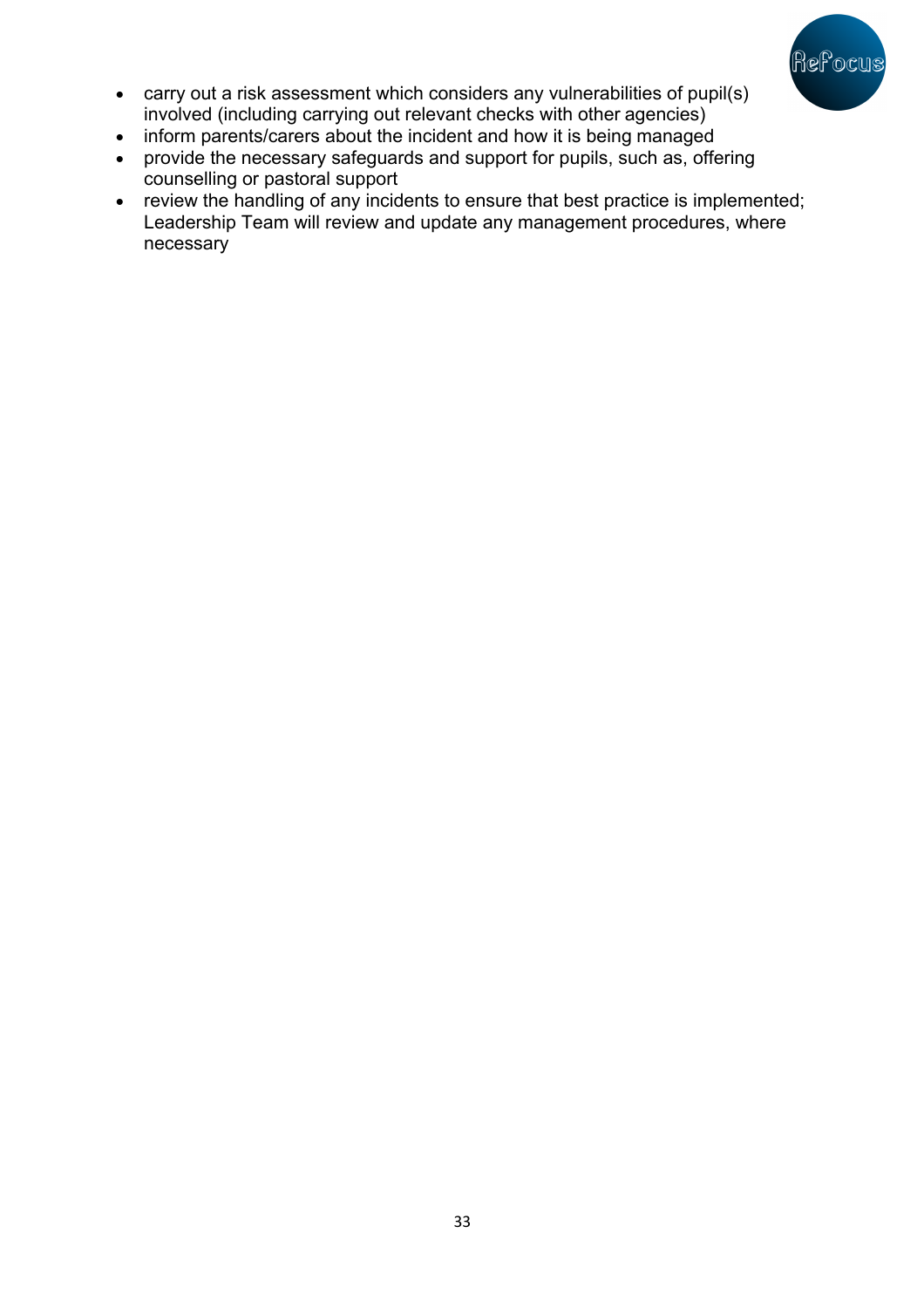

We will respond to concerns regarding online child sexual abuse and exploitation (including criminal exploitation), regardless of whether the incident took place on our premises or using school provided or personal equipment.

Where possible, pupils will be involved in decision making and if appropriate, will be empowered to report concerns such as via the Click CEOP report: www.ceop.police.uk/safety-centre/

If we are unclear whether a criminal offence has been committed, the DSL will obtain advice immediately through the Education Safeguarding Team and/or Northamptonshire Police.

If made aware of intelligence or information which may relate to child sexual exploitation (on or offline), it will be passed through to the Child Sexual Exploitation Team (CSET) by the DSL.

If pupils at other settings are believed to have been targeted, the DSL will seek support from Northamptonshire Police and/or the Education Safeguarding Team first to ensure that potential investigations are not compromised.

### **Indecent Images of Children (IIOC)**

The school will ensure that all members of the community are made aware of the possible consequences of accessing Indecent Images of Children (IIOC).

We will respond to concerns regarding IIOC on our equipment and/or personal equipment, even if access took place off site.

We will seek to prevent accidental access to IIOC by using an internet Service provider (ISP) which subscribes to the Internet Watch Foundation block list and by implementing appropriate filtering, firewalls and anti-spam software.

If we are unclear if a criminal offence has been committed, the DSL will obtain advice immediately through

Northamptonshire Police and/or the Education Safeguarding Team.

If made aware of IIOC, we will:

- act in accordance with our child protection policy and the relevant Northamptonshire Safeguarding Child Boards procedures
- store any devices involved securely
- immediately inform appropriate organisations, such as the Internet Watch Foundation (IWF),

Northamptonshire police or the LADO

If made aware that a member of staff or a pupil has been inadvertently exposed to indecent images of children, we will:

- ensure that the DSL is informed
- ensure that the URLs (webpage addresses) which contain the suspect images are reported to the Internet Watch Foundation via www.iwf.org.uk
- ensure that any copies that exist of the image, for example in emails, are deleted
- report concerns, as appropriate to parents/carers

If made aware that indecent images of children have been found on the school provided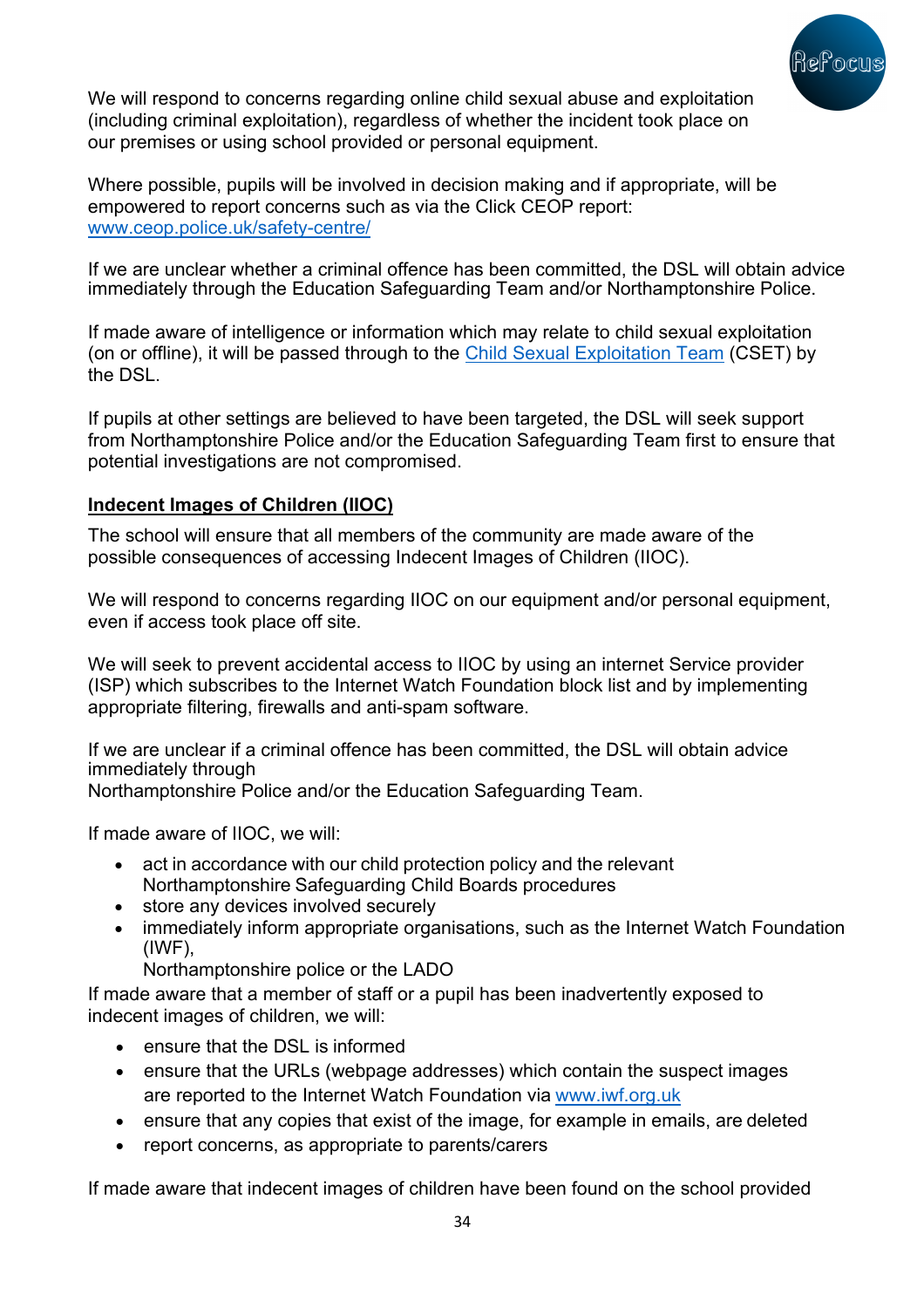

devices, we will:

- ensure that the DSL is informed
- ensure that the URLs (webpage addresses) which contain the suspect images are reported to the Internet Watch Foundation via www.iwf.org.uk
- ensure that any copies that exist of the image, for example in emails, are deleted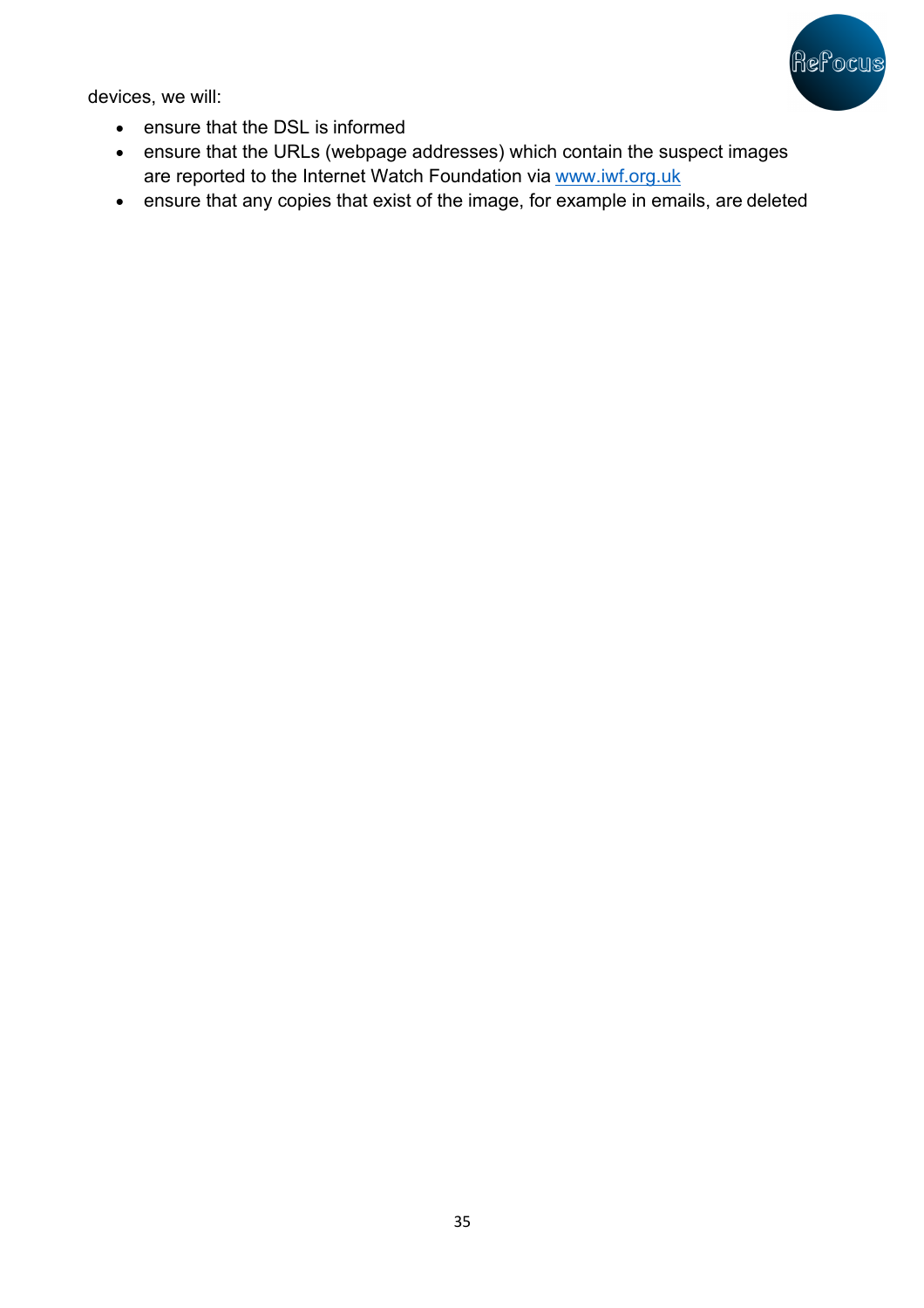

- inform the police via 101 (999 if there is an immediate risk of harm) and Children's Social Services (as appropriate)
- only store copies of images (securely, where no one else has access to them and delete all other copies) at the request of the police only
- report concerns, as appropriate to parents/carers

If made aware that a member of staff is in possession of indecent images of children on school provided devices, we will:

- ensure that the DSL and the Headteacher are informed in line with our Safeguarding and Child Protection Policy for Managing Allegations Against Staff
- Inform the LADO and other relevant organisations in accordance with our Child Protection Policy for Managing Allegations Against Staff
- quarantine any devices until police advice has been sought

## **Cyberbullying**

Cyberbullying, along with all other forms of bullying, will not be tolerated at the school.

Full details of how we will respond to cyberbullying are set out in our anti-bullying and safeguarding policies.

## **Online Hate**

Online hate content, directed towards or posted by, specific members of the community will not be tolerated at the school and will be responded to in line with existing policies, including Anti-bullying and Behaviour.

All members of the community will be advised to report online hate in accordance with relevant policies and procedures.

The Police will be contacted if a criminal offence is suspected.

If we are unclear on how to respond, or whether a criminal offence has been committed, the DSL will obtain advice through the Education Safeguarding Team and/or Northamptonshire Police.

## **Online Radicalisation and Extremism**

We will take all reasonable precautions to ensure that pupils and staff are safe from terrorist and extremist material when accessing the internet on site.

If we are concerned that a child or parent/carer may be at risk of radicalisation online, the DSL will be informed immediately, and action will be taken in line with our Child Protection and Safeguarding Policies.

If we are concerned that member of staff may be at risk of radicalisation online, the DSL and the Headteacher will be informed immediately, and action will be taken in line with the Child Protection Policy for Managing Allegations against Staff and Safeguarding Policy.